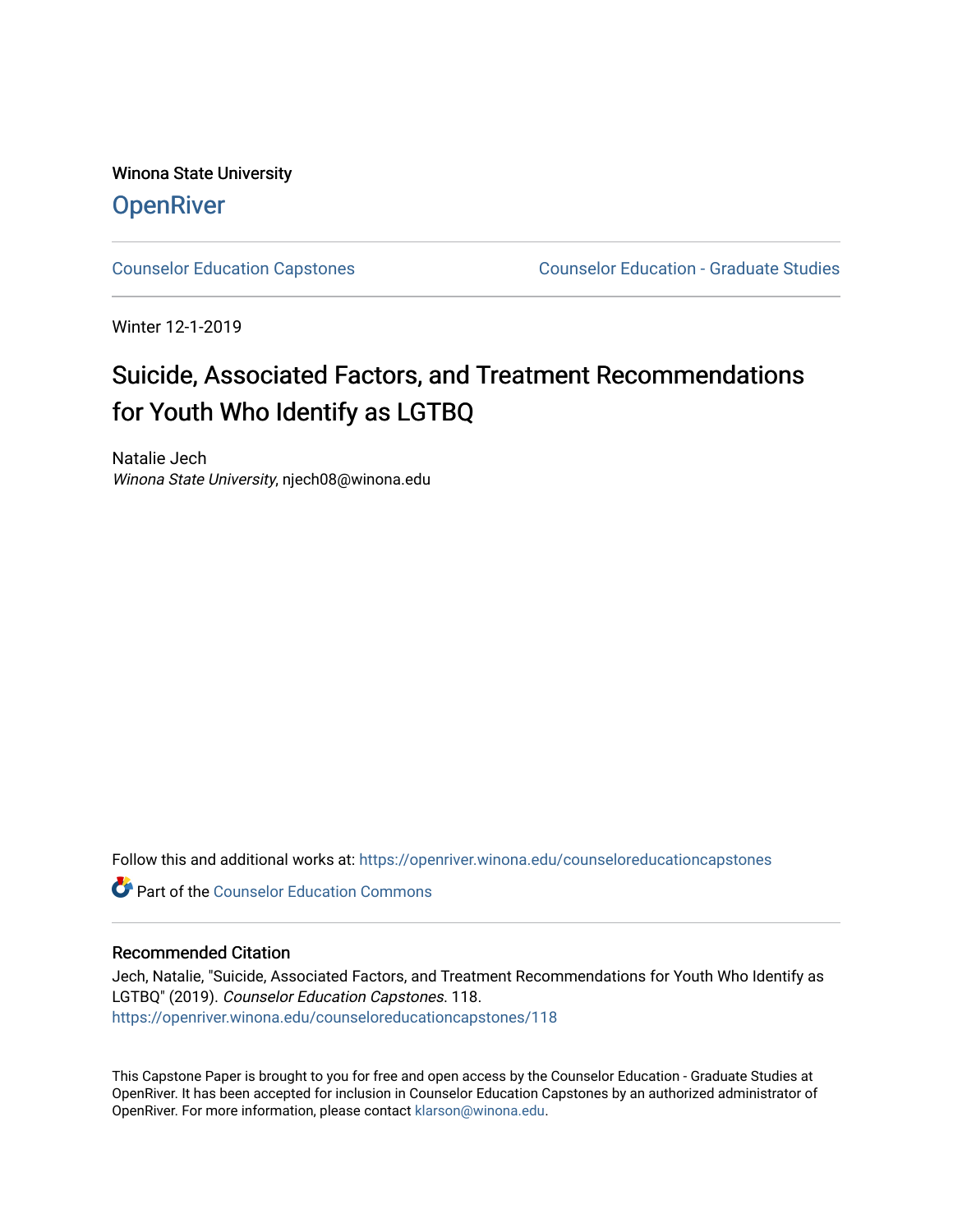Natalie Jech

Suicide, Associated Factors, and Treatment Recommendations

for Youth who Identify as LGTBQ

A Capstone Project submitted in partial fulfillment of the

requirements for the Master of Science Degree in Counselor Education at

Winona State University

Fall, 2019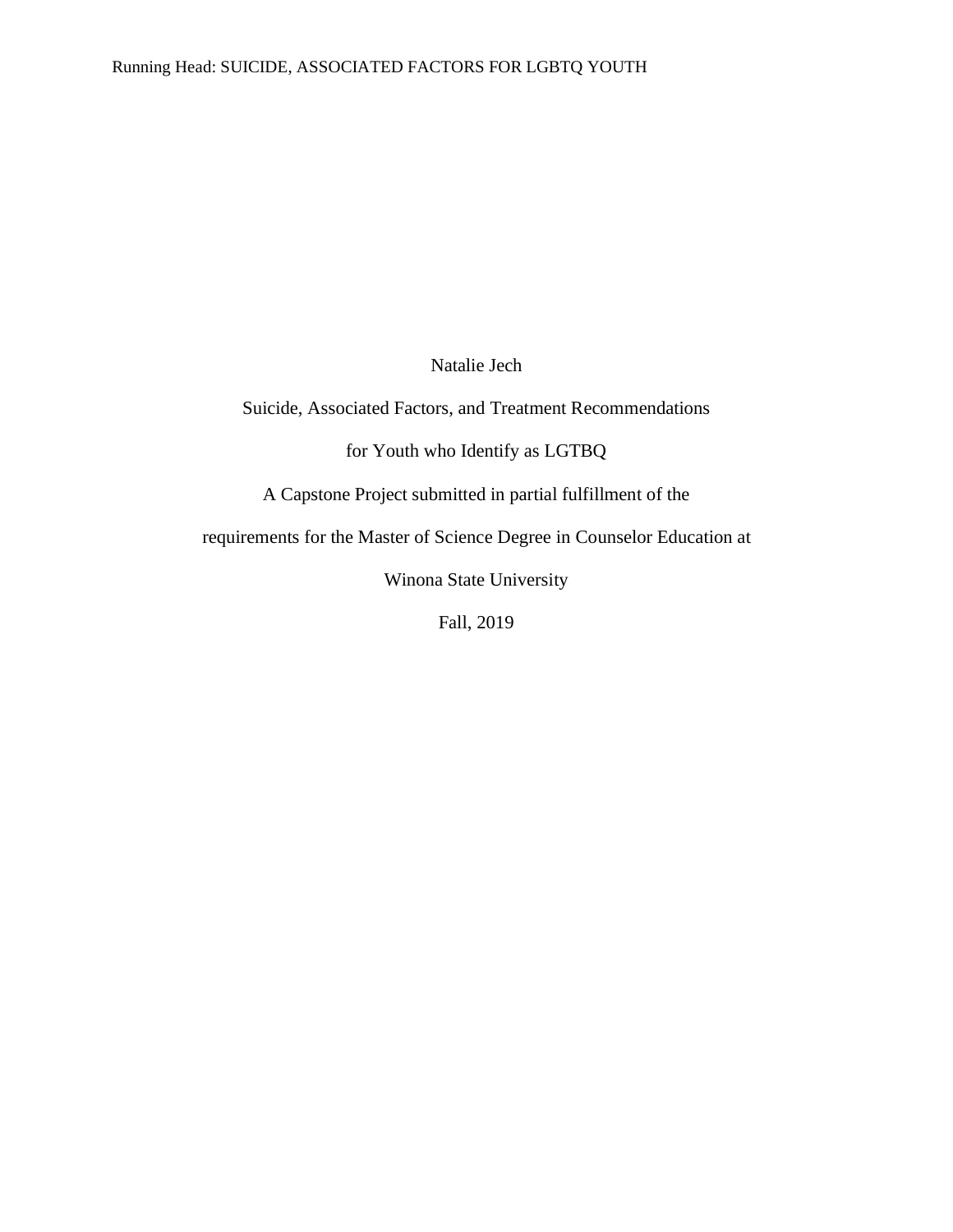Winona State University

College of Education

Counselor Education Department

CERTIFICATE OF APPROVAL

#### CAPSTONE PROJECT

### **Suicide, Associated Factors, and Treatment Recommendations**

### **for Youth who Identify as LGTBQ**

This is to certify that the Capstone Project of

Natalie Jech

Has been approved by the faculty advisor and the CE 695 – Capstone Project

Course Instructor in partial fulfillment of the requirements for the

Master of Science Degree in Counselor Education

Capstone Project Supervisor:

Anguinitta V. Calhoun

Anquinetta V. Calhoun, Ph.D.

Approval Date: 12 December 2019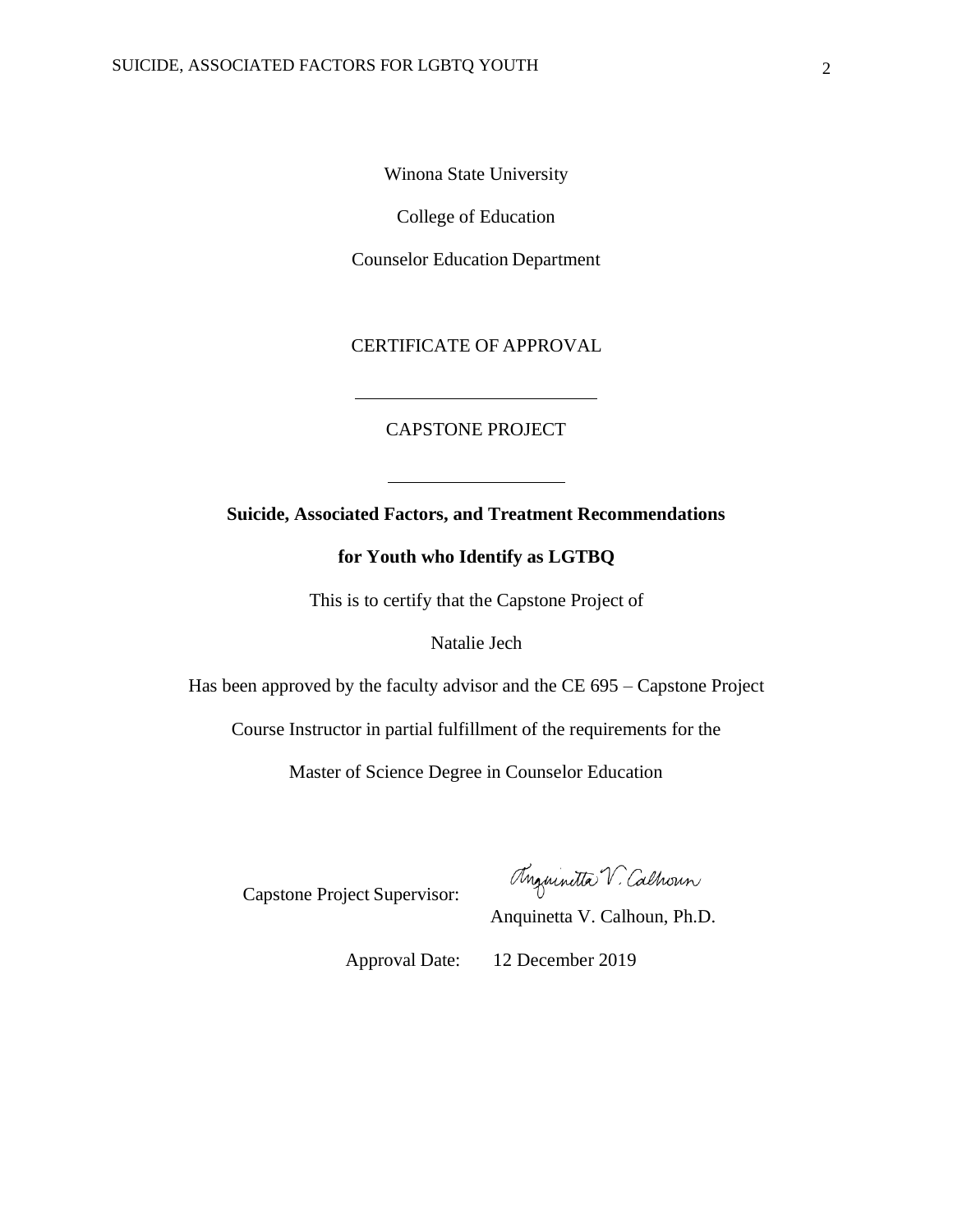#### **Abstract**

Research has shown that sexual minorities such as youth who identify as Lesbian, Gay, Bisexual, Transsexual, and Queer or Questioning (LGBTQ) have faced inequalities and stigmatization compared to nonsexual minority peers, leading some individuals to experience health risk behaviors including suicide. The purposes of this literature review are to present evidence on suicide in youth who identify as LGBTQ including suicide incidence, causative factors in this population, resiliency factors, treatment recommendations including communitybased resources to prevent suicide in these youth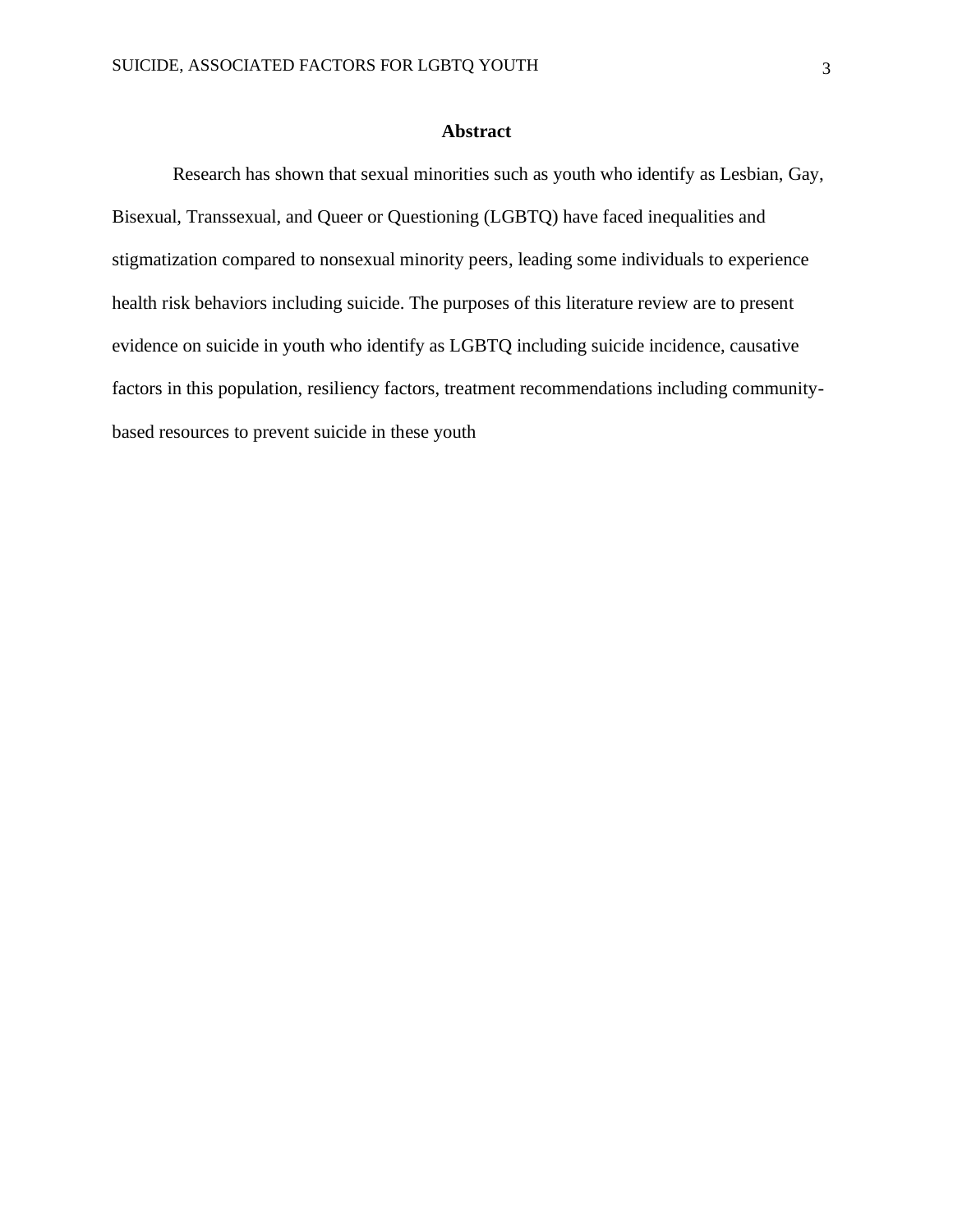## Contents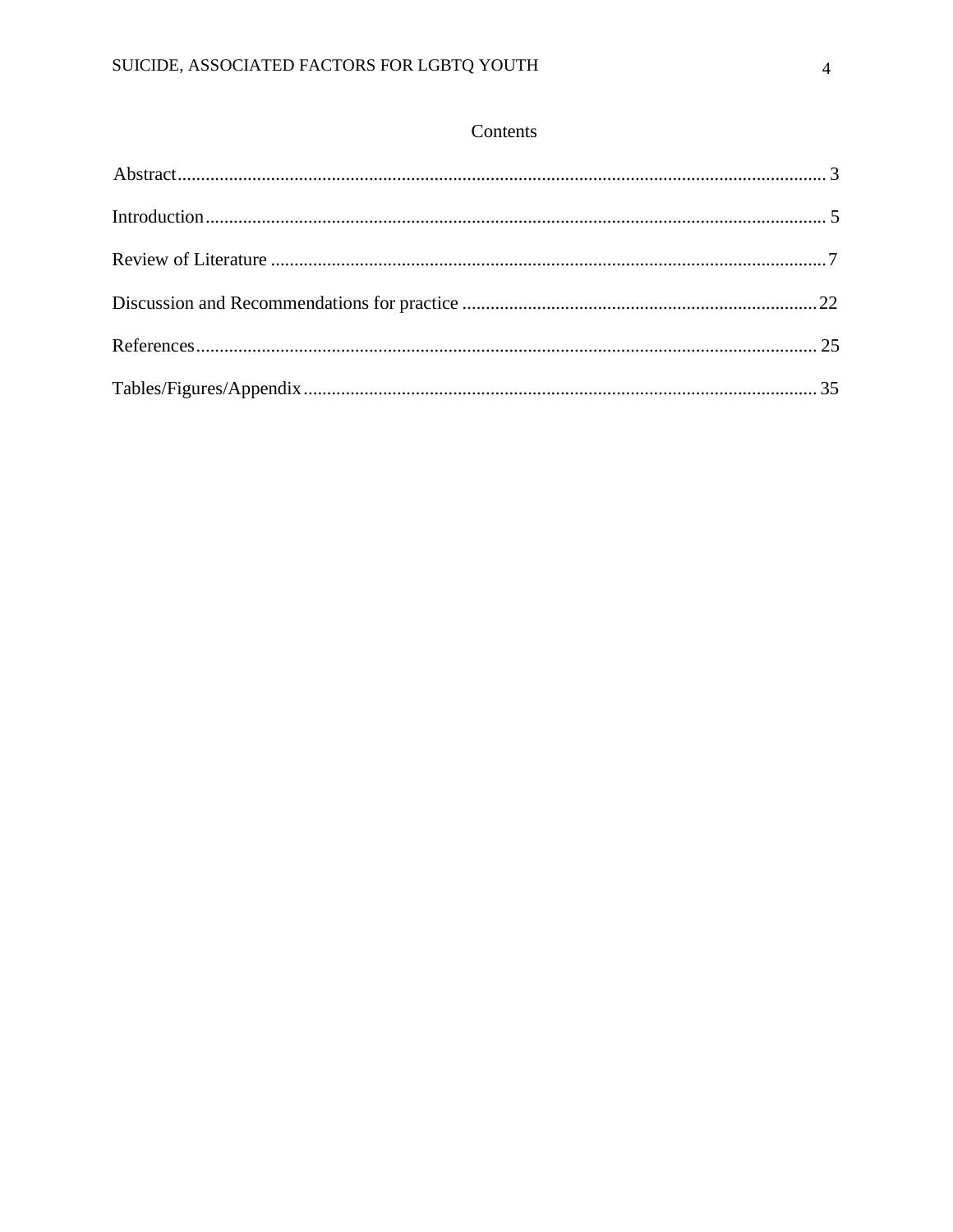#### **Introduction**

<span id="page-5-0"></span>Suicide is a significant public health concern. It is the second-leading cause of death among adolescents, the first being car crashes (National Center for Health Statistics, 2016).Even more alarming statistics are adolescents who identify as gay, lesbian, bisexual, transgender, questioning or queer (LGBTQ), are four to six times more likely to attempt suicide than heterosexual youth (U.S. Department of Health and Human Services, 2012). Actual suicide rates among adolescents who identify as LGBTQ are not known because sexual orientation and gender identity are not reported in death records but what is known about suicidality among youth who identify as LGBTQ is through surveys in which people self-report suicide attempts and suicidal ideation (National LGBT Health Education Center, 2018).

Identifying as LGBTQ is not a mental health risk factor in and of itself; the majority of sexual minority adolescents are well-adjusted and healthy, however, on average, 28% report suicidal ideation and up to 40% make a suicide attempt each year, which makes suicidal ideations and suicide attempts at two to seven times higher rates than their heterosexual peers (Levy, Russon, & Diamond, 2016). This literature review aims to understand factors that lie underneath this alarming elevation and look at factors that differ between those who experience adverse health outcomes and those who experience positive health outcomes. As well as understand as clinician's what we can do to help those who experience adverse health outcomes such as suicidal ideations.

Suicide risk in people who identify as LGBTQ is thought to be highest during the teenage years and during the early 20s (National LGBT Health Education Center, 2018). The American Association of Suicidology (2017) reports, 39% of LGBTQ youth have seriously considered attempting suicide in the past twelve months, with more than 50% of transgender and non-binary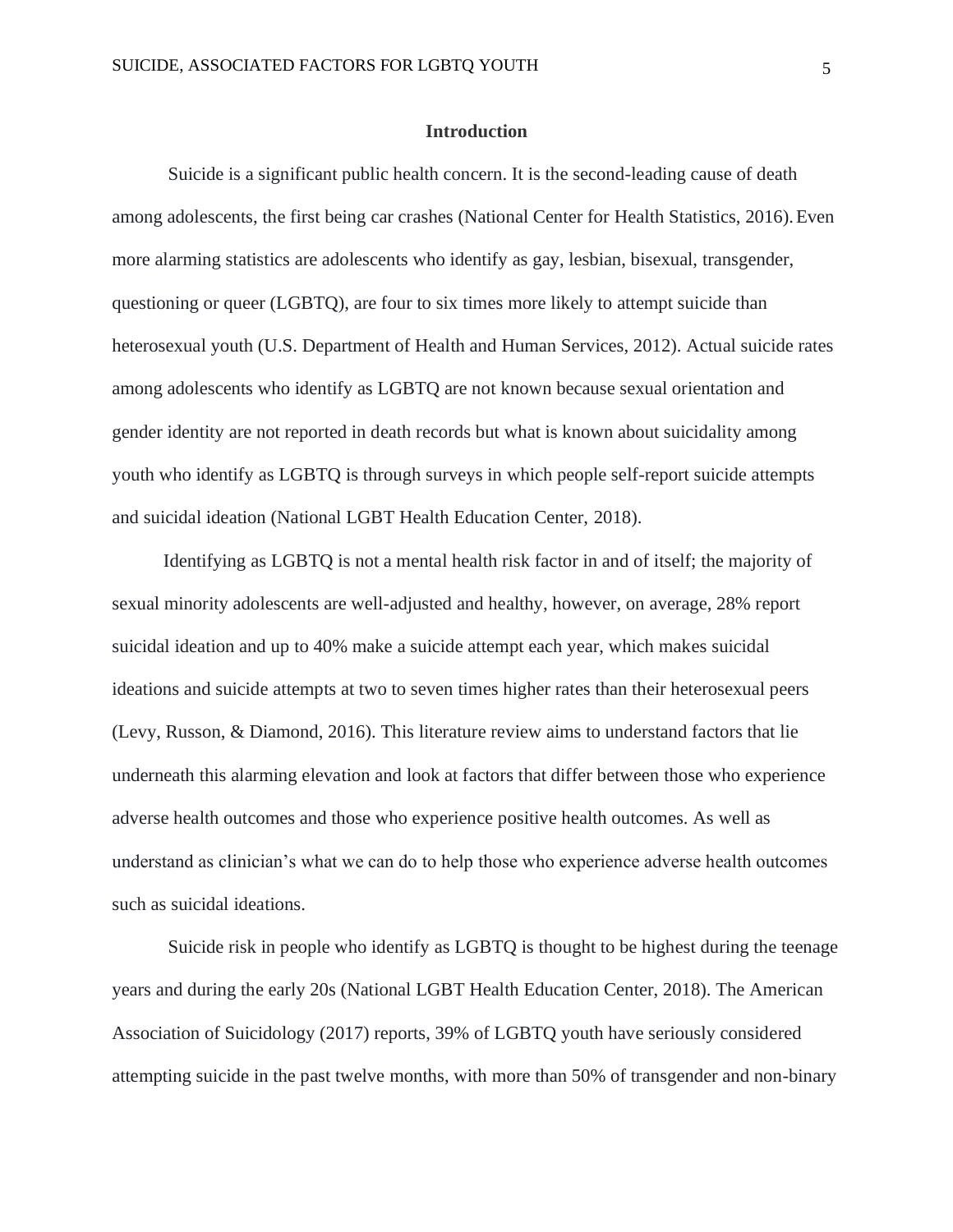youth having seriously considered attempting suicide. James et al. (2016) note as many as 40% of transgender individuals have attempted suicide in their life, and 92% of these individuals reported having attempted trying to kill themselves before the age of 25.

Suicide attempt history is the strongest predictor of future suicide attempts (Liu  $\&$ Mustanski, 2012). Participants who previously attempted suicide are noted to have ten times greater odds of making another attempt during the one-year follow-up period than were those who had made no previous attempt (Liu & Mustanski, 2013). Of nine variables examined, seven factors were significantly related to lifetime history of attempted suicide, including hopelessness, depression symptoms, conduct disorder symptoms, impulsivity, victimization, age of first samesex attraction, and low family support (Liu & Mustanski, 2013). Mental disorders were seen as the single most significant risk factor for suicidal behavior, and studies have also reported a significantly strong correlation between mental disorders and suicide attempts (Hass, Rodgers, & Herman, 2011). A history of attempted suicide, impulsivity, prospective LGBT victimization, and low social support were all associated with increased risk for suicidal ideation (Liu & Mustanski, 2012). Of all the suicide attempts made by youth, Lesbian Gay Bisexual youth suicide attempts were almost five times as likely to require medical treatment than those of heterosexual youth (Center Disease Control [CDC], 2016).

The U.S. Surgeon General issued suicide as a significant public health problem in 2012 but also emphasized suicide can be reduced and prevented (American Association of Suicidology, 2016*;* U.S. Department of Health and Human Services, 2012). Research indicates environmental factors associated with sexual orientation, can be targeted and changed through prevention and intervention efforts which can minimize the role of distress experienced by environments in this population (Safren & Heimberg, 1999). Liu and Mustanski (2013) note the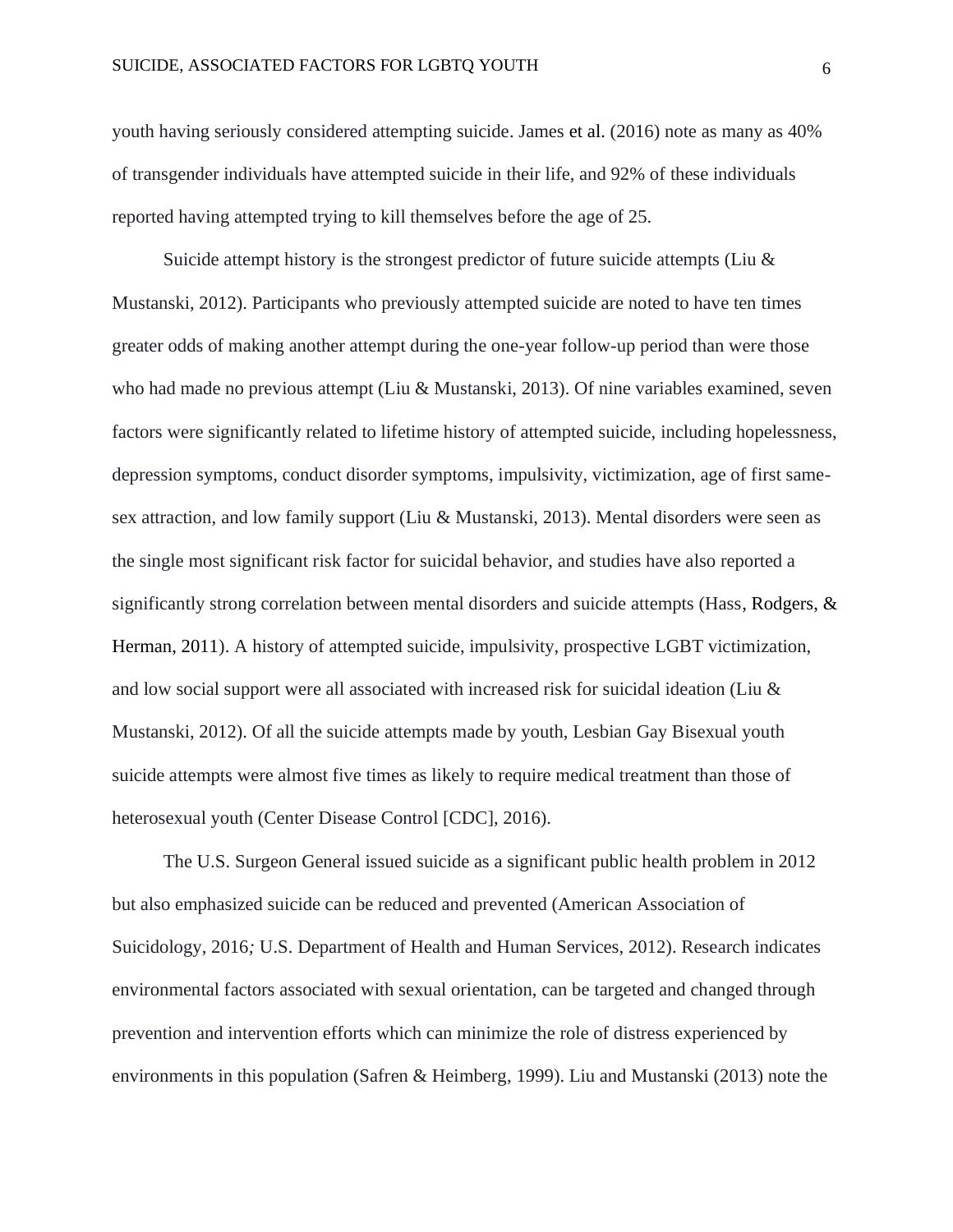need for suicide prevention programs for youth who identify as lesbian, gay, bisexual, and/or transgender, and suggest these programs need to address depression and hopelessness as internal determinants of suicidal ideations and behaviors and family support and victimization, for external or environmental determinants. Current literature that describes social contexts that impact resilience or appear causative towards suicide will be explored.

#### **Review of Literature**

#### <span id="page-7-0"></span>**Challenges to Resilience**

**Depression**. Suicide rates are particularly high among individuals with mood disorders such as major depression, having a mood disorder can be one of the highest risk factors associated with suicidal behaviors (U.S. Department of Health and Human Services, 2012). Sexual minority individuals are two to four times more likely to report depression (King et al., 2008) When looking at LGBTQ youth's reported feelings of sadness or hopeless for a period of at least two weeks in the past year, 71% endorsed these feelings (American Association of Suicidology, 2017). Both depression and hopelessness are significantly related to attempted suicide (Liu & Mustanski, 2013). Baams, Grossman, & Russell (2015) found in their study on lesbian gay and bisexual youth, feeling like a burden was critical in understanding the higher levels of depression and suicidal ideation among these youth. Much research shows perceived burdensomeness, and lack of belongingness is connected to suicidal behavior and ideation (Ma, Batterham, Calear, & Han, 2016).

Other factors directly linked to increases in depressive symptoms were sexual harassment victimization (Hatchel, Espelage, Yuanhong Huang, & Huang, 2018). Some of these incidents of victimization frequently occur in schools. Individuals who were feeling a lower level of school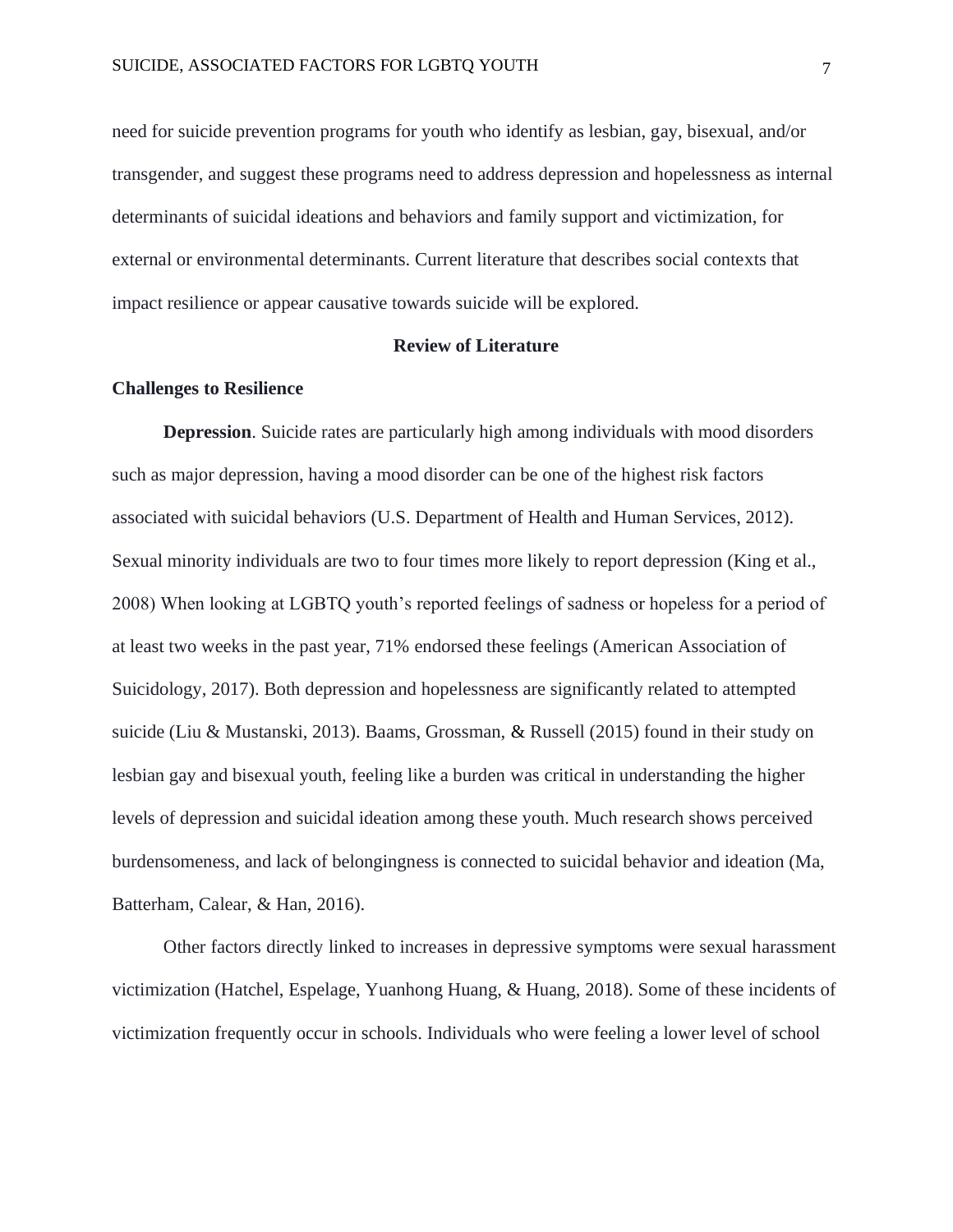belonging further predicted depressive symptoms and perceptions of belonging may be a mechanism connecting victimization with depressive symptoms (Hatchel et al., 2018). Even individuals whose depressive symptoms preexisted being victimized were still seen to have increased in depressive symptoms after victimization (Hatchel et al., 2018). Transgender and gender-nonconforming children and teens were three to thirteen times more likely to be diagnosed with conditions like depression, anxiety, and attention deficit disorders than cisgender youth (Becerra-Culqui et al., 2018). The increased risk of depression may be explained in part by lower satisfaction with family relationships, greater exposure to cyberbullying and peer victimization, and more unmet medical needs, the study found (Luk, Gilman, Haynie, & Simons-Morton, 2018). Prevention programs need to address depression and hopelessness as the internal determinants of suicidal ideation (Liu & Mustanski, 2013).

**Anxiety.** The presence of any anxiety disorder is significantly associated with suicidal ideation and suicide attempts (U.S. Department of Health and Human Services, 2012). A systematic review of mental health problems in youth who did not identify as heterosexual showed that this group reported increased levels of anxiety compared to heterosexual adolescents (Ploderl & Trembla[y, 2015\)](https://onlinelibrary.wiley.com/doi/full/10.1111/jcpp.12757#jcpp12757-bib-0034). Possible reasons responsible for this elevated rate of anxiety seen among sexual minority adolescents generally have been attributed to minority stress (Meyer, 2003). Sexual minorities are predicted to experience stigmatization and discrimination from their social environment resulting in anxiety-related concerns such as internalized homophobia, homophobia, concealment, expectations of rejection, lower self-esteem, and rumination (Hatzenbuehler, [2009;](https://onlinelibrary.wiley.com/doi/full/10.1111/jcpp.12757#jcpp12757-bib-0017) Meyer, [2003\)](https://onlinelibrary.wiley.com/doi/full/10.1111/jcpp.12757#jcpp12757-bib-0027). Being bullied during adolescence was a significant independent risk factor for an anxiety disorder at around age 17 (Stapinski et al., 2014). This is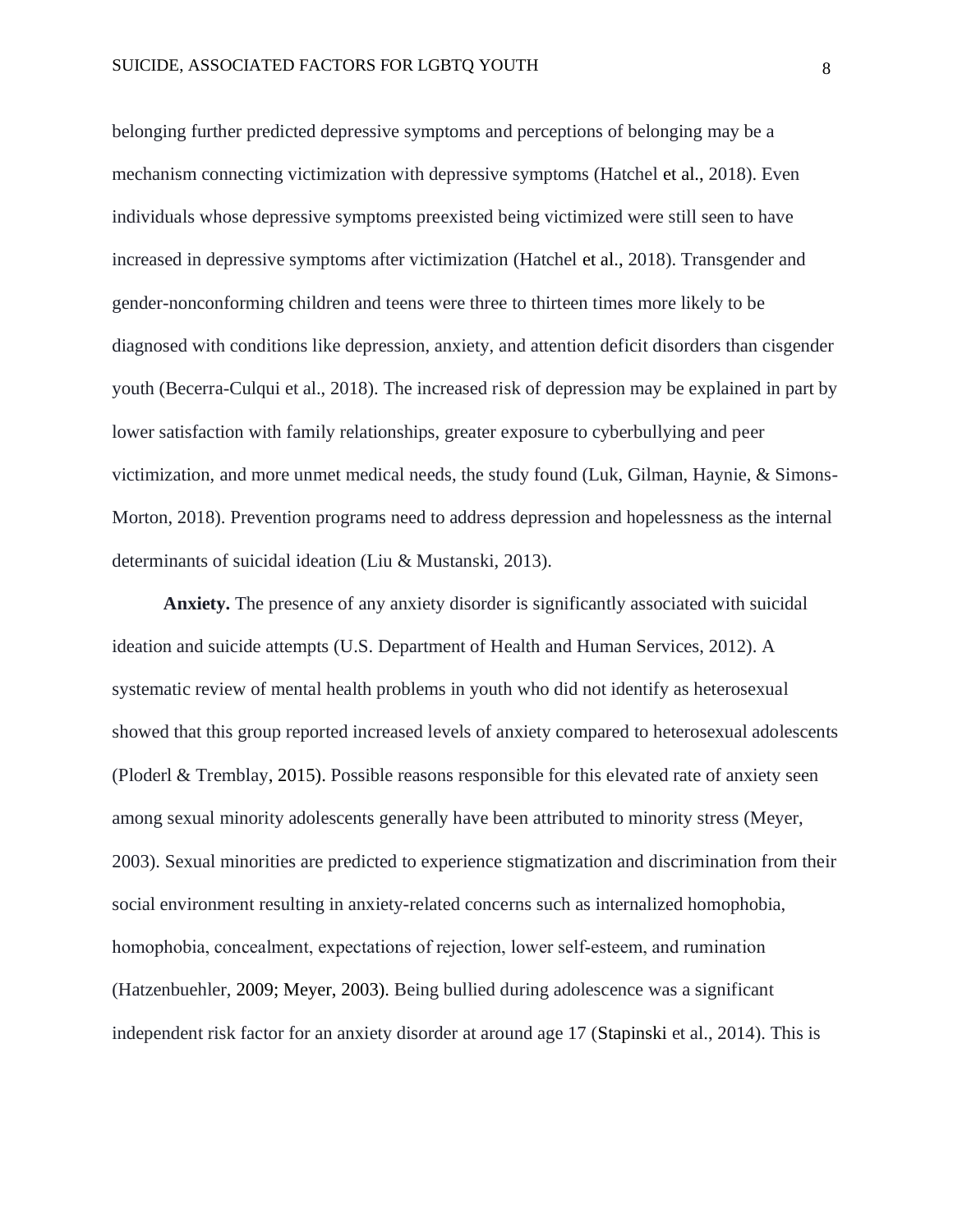consistent with previous studies in general population samples in which bullying was associated with elevated rates of anxiety disorders (Stapinski et al., 2014). Lower self-esteem was also an associated risk of an anxiety disorder. Sexual minority youth had lower self-esteem than heterosexual participants, and, in line with the study hypothesis, adjusting for self-esteem reduced the strength of the association between non-heterosexual orientation and anxiety. (Jones, Robinson, Oginni, Rahman, & Rimes, 2017).

**Substance abuse.** Some adolescents explore a gay identity in venues such as dance clubs and bars where alcohol and drugs are used, these youth may be at heightened risk of substance abuse because of peer pressure and availability of drugs (American Academy of Child and Adolescent Psychiatry [AACAP], 2012). Alcohol and drug abuse are second only to mood disorders as the most frequent risk factors for suicidal behaviors (U.S. Department of Health and Human Services, 2012). A systematic review of 25 studies (that did not include transgender people) found that the risk of dependence on alcohol and other substances was 1.5 times higher in those who identified as Lesbian Gay and Bisexual as compared with those who identified as heterosexual (King et al., 2008). They may use drugs and alcohol to achieve a sense of belonging or to relieve painful feelings such as shame, guilt, and a lack of confidence associated with their romantic and sexual feelings (AACAP, 2012). LGBT youth are more than twice as likely as non-LGBT youth to experiment with alcohol and drugs (AACAP, 2012).

McCabe, West, Hughes, and Boyd (2013) found that more than 60% of lesbian and bisexual women met the criteria for a lifetime DSM-IV substance use disorder compared with 24% of heterosexual women. According to the US National Survey of Substance Abuse Treatment Services, LGBT individuals were more likely to be users of illicit substances as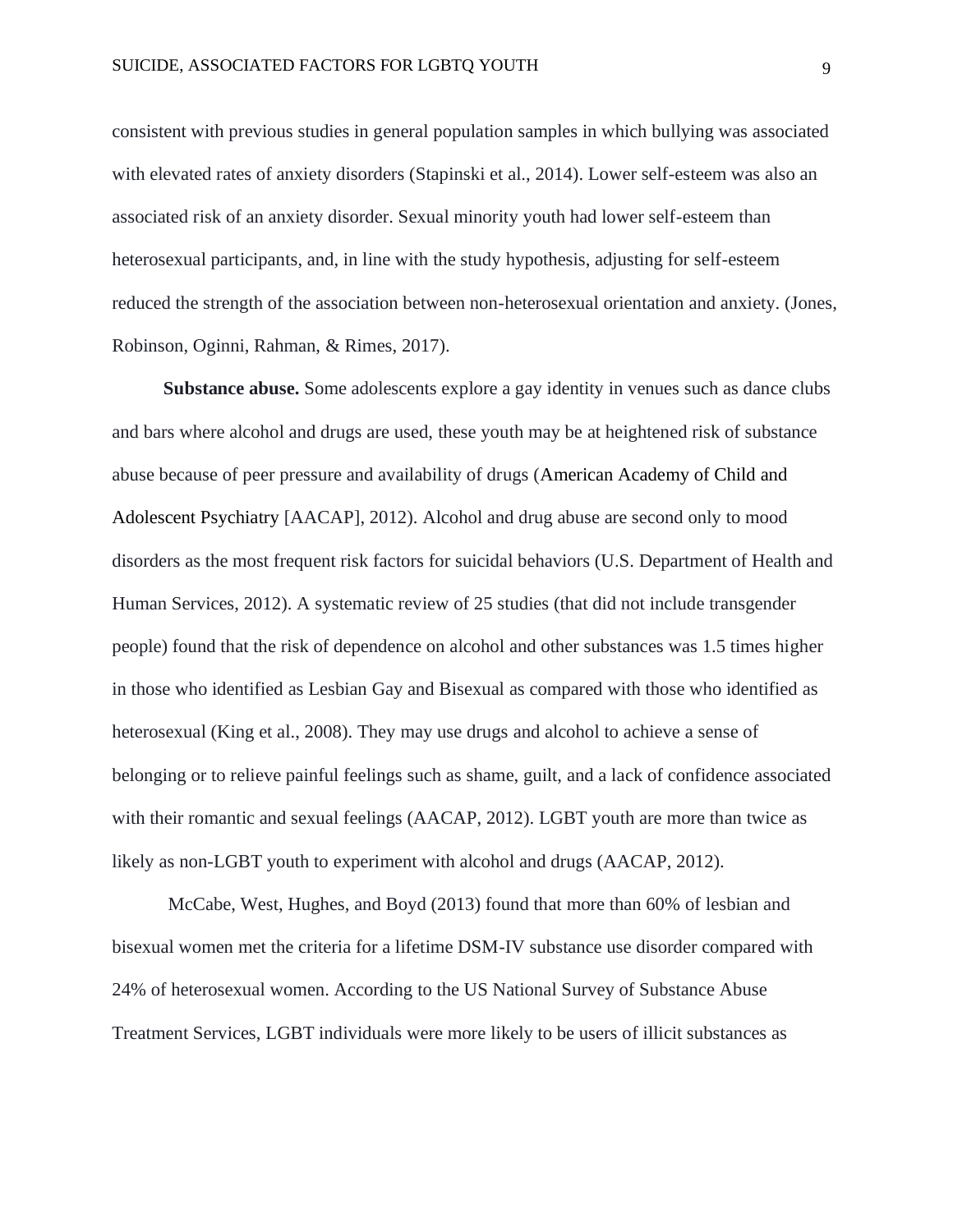compared to their heterosexual counterparts, along with being identified at an increased risk for abuse as well (Medley et al., 2016). Substance users who identified as lesbian, gay, bisexual, or transgender tend to favor marijuana, prescription pain medication, tranquilizers, and cocaine, among other substances (Medley et al., 2016). Substance use disorders tended to be more prevalent among Lesbian Gay Bisexual respondents who reported discrimination than among those who reported no discrimination (McCabe et al., 2010). Therefore, culturally sensitive, affirming, and available prevention and treatment programs are critical for addressing alcohol and substance use among sexual minority communities.

**Discrimination, stigma, and victimization.** Although the majority of persons who identify within the LGBTQ population have normal mental health, AACAP (2012) noted this group experiences unique stressors and developmental challenges, which puts them at an elevated risk for mental health problems. Some of these health disparities relate to minority stressors such as discrimination, stigma, and prejudice (AACAP, 2012; Mereish, & Poteat). Individual and institutional discrimination are connected with social isolation, low self-esteem, negative sexual/gender identity, depression, anxiety, and other mental health diagnoses (U.S. Department of Health and Human Services, 2012). These adverse health outcomes, rather than minority sexual orientation or gender identity in itself, appear to be the main risk factors for LGBT suicidal ideation and behavior (U.S. Department of Health and Human Services, 2012).

Anti-LGBT victimization in regard to harassment was related to the risk of suicide attempts, suicide planning, and suicidal ideation (Barnett, Molock, Nieves-Lugo, & Zea, 2019). The most active association out of these was found between anti-LGBT harassment victimization and suicide attempts, with those who were victims being more than 2.5 times likely to report a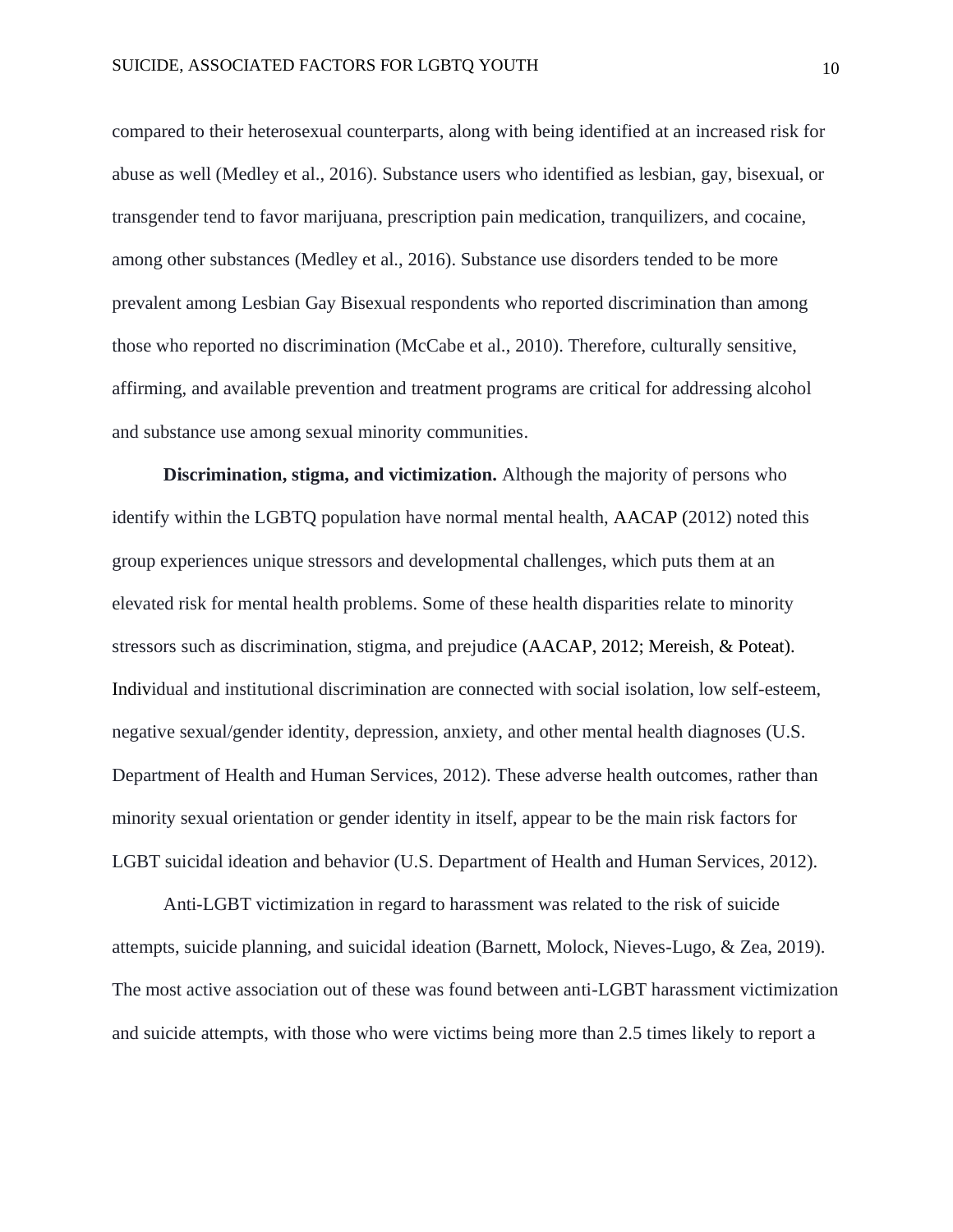suicide attempt in the past year (Barnett et al., 2019). In fact, two in three LGBTQ youth said that someone tried to convince them to change their sexual orientation or gender identity, with adolescents who have undergone conversion therapy more than twice as likely to attempt suicide as those who did not (American Association of Suicidology, 2017). Many countries have begun legislation to protects the rights of lesbian, gay, bisexual, transgender, and queer people, but victimization and stigma remain most strongly associated with the risk of suicide and self-harm in this group (King et al. 2008).

Mereish & Poteat (2015) found internal and external stressors on psychological and physical distress were mediated through feelings of shame as well as indirect associations of shame, leading to more unsatisfactory relationships and feelings of loneliness. These findings suggest that attention to the effects of minority stressors on shame and relational dynamics is critical in order to understand the process by which minority stressors might affect health (Mereish, & Poteat, 2015). Lesbian, gay, and bisexual individuals who are also persons of color or racial/ethnic minorities (LGBT-POC) are a multiply marginalized population subject to microaggressions associated with both racism and heterosexism (Balsam, Molina, Beadnell, Simoni, & Walters, 2011). In the 2015 National School Climate Survey, 85% of students identifying as LGBTQ reported experiencing verbal harassment, and 27% said they were physically harassed because of their sexual orientation (Gay, Lesbian and Straight Education Network [GLSEN], 2016). It is known from other studies that youth who identify as trans are very likely to experience discrimination and victimization. For example, 78% of children adolescents who identify as transgender have been bullied at school (Haas et al., 2014).

This population also may experience internalized prejudice, which can lead to self-hate or internalized homophobia (AACAP, 2012). Ideally, all adolescents developmentally form healthy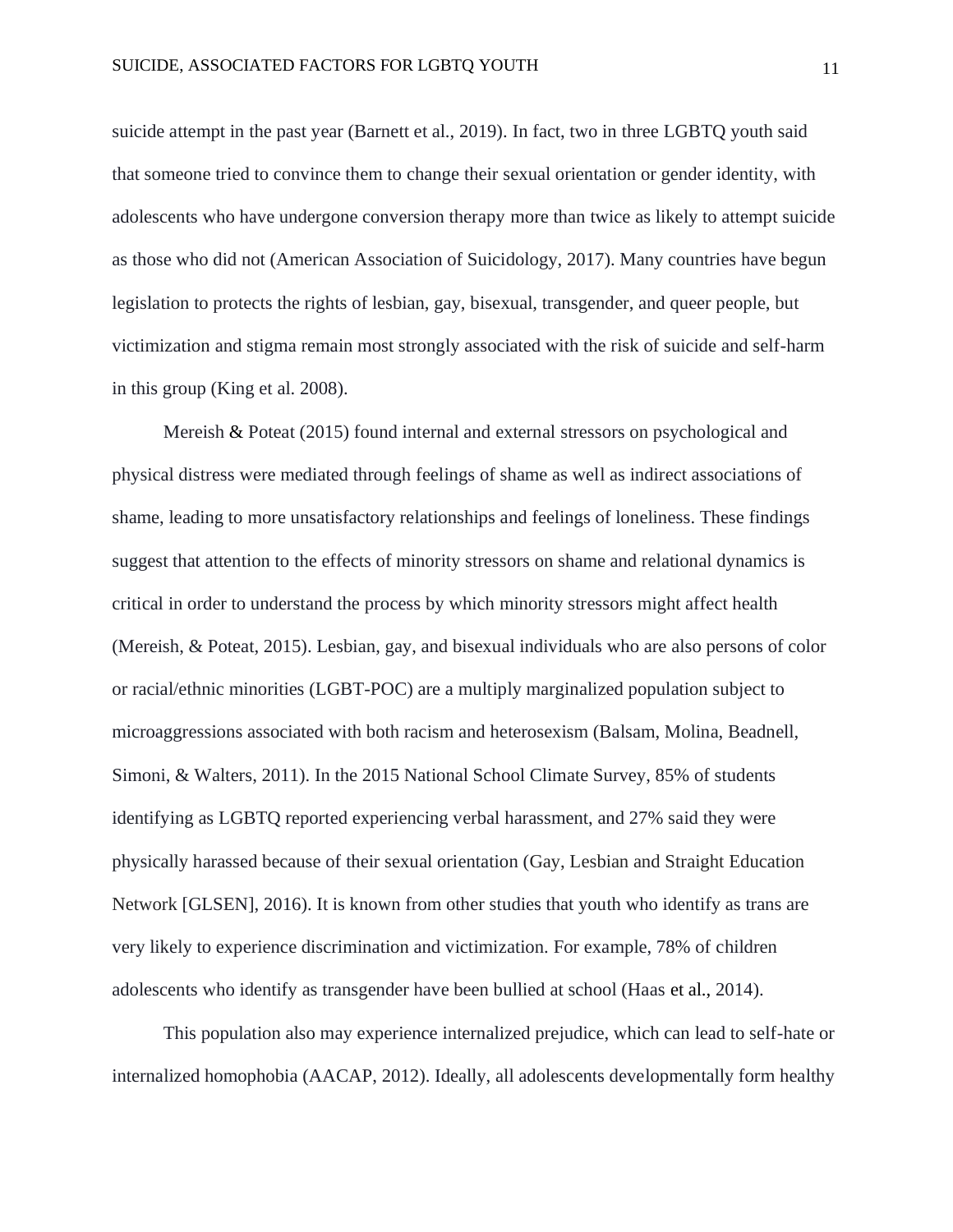sexual identity between the years of 13-19. However, it is also important during these years that they experience being accepted by their peers (AACAP, 2012). The combination of these two healthy growth and development outcomes can be negatively impacted in the form of sexual prejudice.

Prejudice can come from perceptions of family, friends, or people who are within one or more social context. Commonly it comes in the form of disrespecting or humiliating gay individuals (AACAP, 2012). This conflict leads to lower self-esteem, denial of same-sex attractions, prevention of healthy relationships, and difficulties with identity (AACAP, 2012). A dilemma for these adolescents relating to identify is deciding whether they want to publicly disclose their LGBTQ identity to others or hide a part of who they are, or risking rejection is a real concern. The process of letting others know a sexual orientation for some may bring relief, but for others, it could bring a wide range of struggles and denial may be temporarily adaptive depending on the environment (AACAP, 2012). For example, in an unsupportive home environment, homelessness, physical assault, bullying, or increased mental health concerns could be a result of disclosing one's sexual orientation or gender identity (Gragg, 2012). When coaching clients through this challenging process, there is no right or wrong decision, but maturity, social content, safety, and coping skills are all factors that should be considered (AACAP, 2012).

**Parental rejection.** Roe (2017) found comments made by students showed various levels of sexual orientation acceptance, specifically, unacceptance from parents, which ranged from disappointment, anger, choosing to ignore, refusing to acknowledge their child's disclosure to telling their child that they will go to hell. In addition, family members within the same home often reacted differently.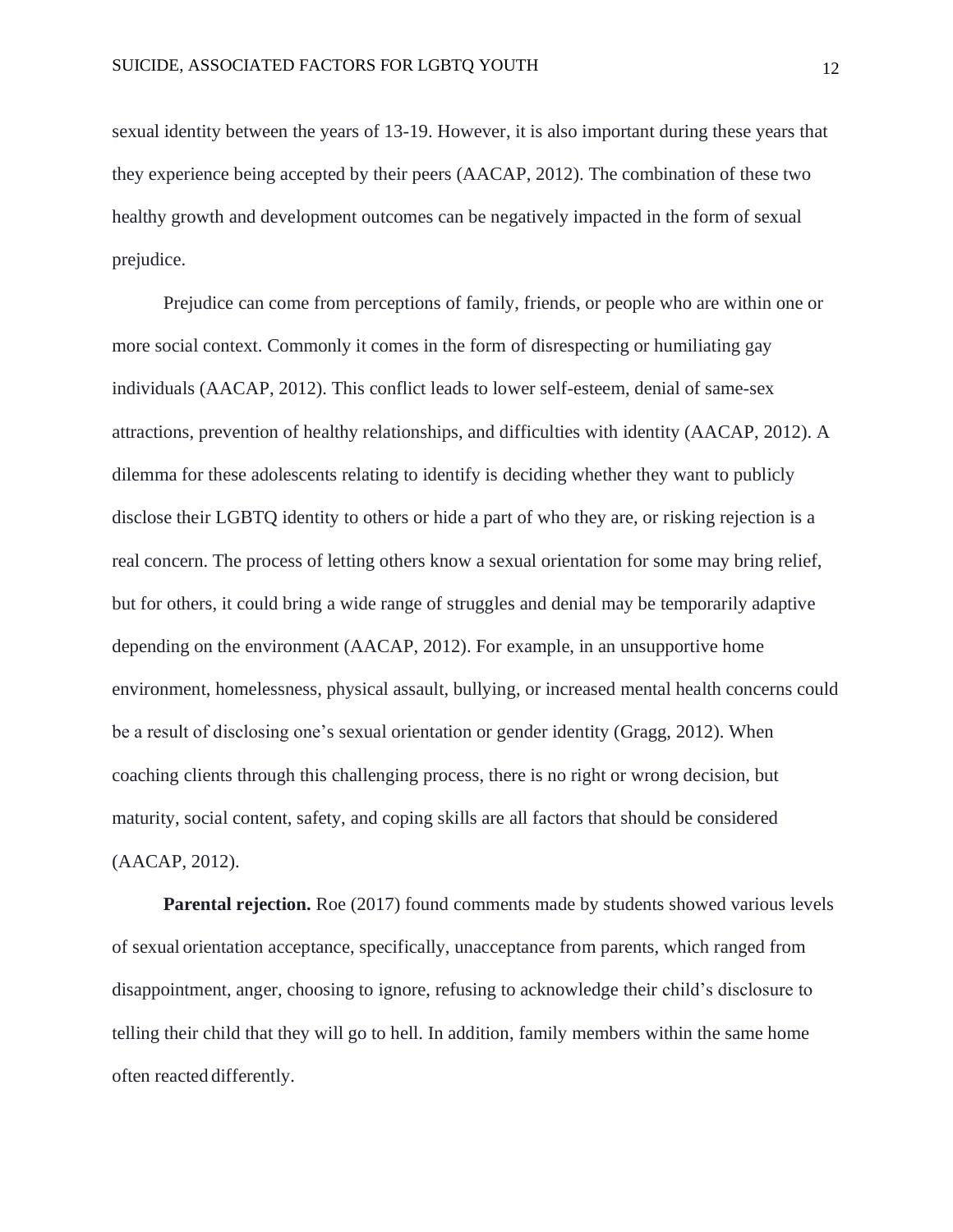(Roe, 2017) LGBTQ youth did not want to have to assume if parents and family members are supportive, they would like support to be verbalized. (Roe, 2017). LGB youth who come from highly rejecting families are 8.4 times as likely to have attempted suicide as LGB peers who reported no or low levels of family rejection (Ryan, Huebner, Diaz, & Sanchez, 2009).

One prominent risk factor for these youth is a parental rejection of their sexual orientation. Research on LGB adolescents suggests that over half of parents initially react to their child's disclosure with some degree of negativity (D'Augelli, Grossman, Starks, & Sinclair, 2010; Heatherington & Lavner, 2008; Samarova, Shilo, & Diamond, 2014). Parental criticism, invalidation, and rejection of a child's sexual orientation negatively impact the adolescent in two ways. First, such messages from parents directly convey that something is wrong with the adolescent (Goldfried & Goldfried, 2001), increasing the likelihood that the child will perceive him/herself as inadequate, shameful, or unlovable (Rohner, 2014). In Human Rights Campaign (2019) it was found 67% of LGBTQ youth hear their families make negative comments about LGBTQ people, and 78% of youth who have not come out to their parents as identifying as LGBTQ listen to their families make negative comments about LGBTQ people.

Second, parental rejection leaves adolescents without a supportive attachment figure to turn to when they face LGB-related discrimination, victimization, and rejection from others, further putting them at risk for suicidal ideation and behavior (Meyer, 2013). Fear of rejection may lead some youth to be truant, run away, become homeless, be sexually exploited, or become involved in prostitution (AACAP, 2012).

**Homelessness.** Unfortunately, parental rejection can lead to another risk factor in youth homelessness. This susceptibility to rejection can be seen in the disproportionate rates of LGBT homeless youth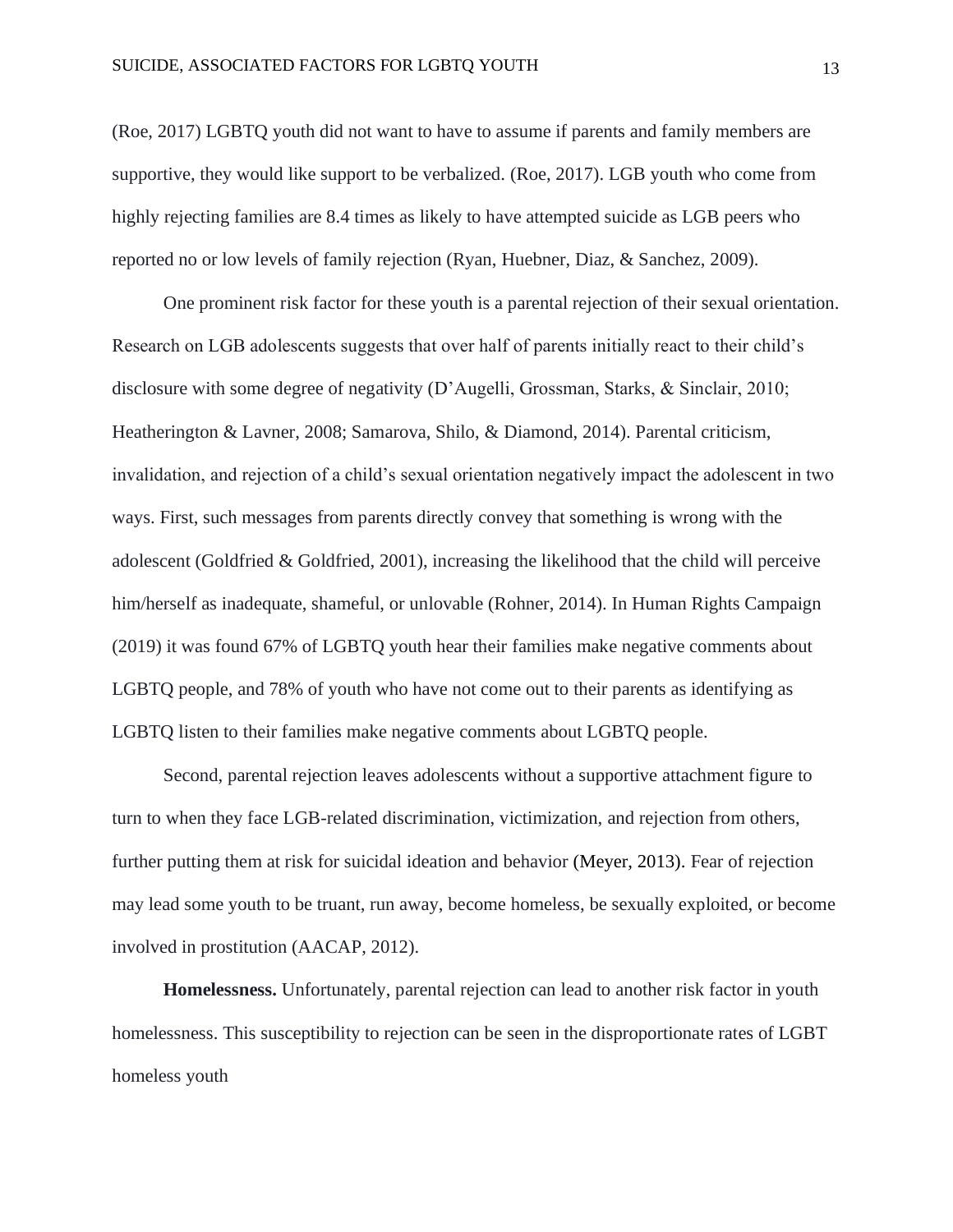in comparison to the general population (Russell, & Fish, 2016). It is estimated 40% of youth served by drop-in centers, street outreach programs, and housing programs identify as LGB[T\( Durso & Gates 2012\)](https://www.ncbi.nlm.nih.gov/pmc/articles/PMC4887282/#R36). In a sample size of 381 LGBT youth who were homeless across the united states the top five reasons for homelessness were, running away due to family rejection of sexual orientation or gender identity, kicked out due to sexual orientation or gender identity , physical, emotional, or sexual abuse within the home setting, aging out of the foster care system, and financial or emotional neglect from their family (Durso, & Gates, 2012). Sexual minority youth who experienced homelessness are more than four times likely to report suicidality, and almost three times as likely to report a suicide attempt (Walls, Freedenthal, & Wisneski, 2008).

#### **Factors that promote Resilience in LGBTQ Youth**

Resilience is identified as bouncing back from painful experiences and adapting in the face of adversity, trauma, tragedy, threats, or significant [stress \(](https://www.apa.org/topics/stress)American Psychological Association, n. d.). Resilience is not a trait that people either have or do not have; it involves behaviors, thoughts, and actions that can be learned and developed in anyone American Psychological Association, n. d.). It is something that can be cultivated and grown. The following section will review protective resiliency factors in youth who identify as LGBTQ.

**Honoring myself: asserting personal agency.** Asserting personal agency is a trait resilient youth who identify as LGBTQ have learned to capitalize on feeling a sense of control, which can buffer against abuse from others for identifying as LGBTQ (Asakura, 2017). Despite some individuals experiencing discrimination, marginalization, and threats of safety from social systems, however other youth who identify as LGBTQ daily are challenging, resisting, and changing their environments (Wernick, Dessel,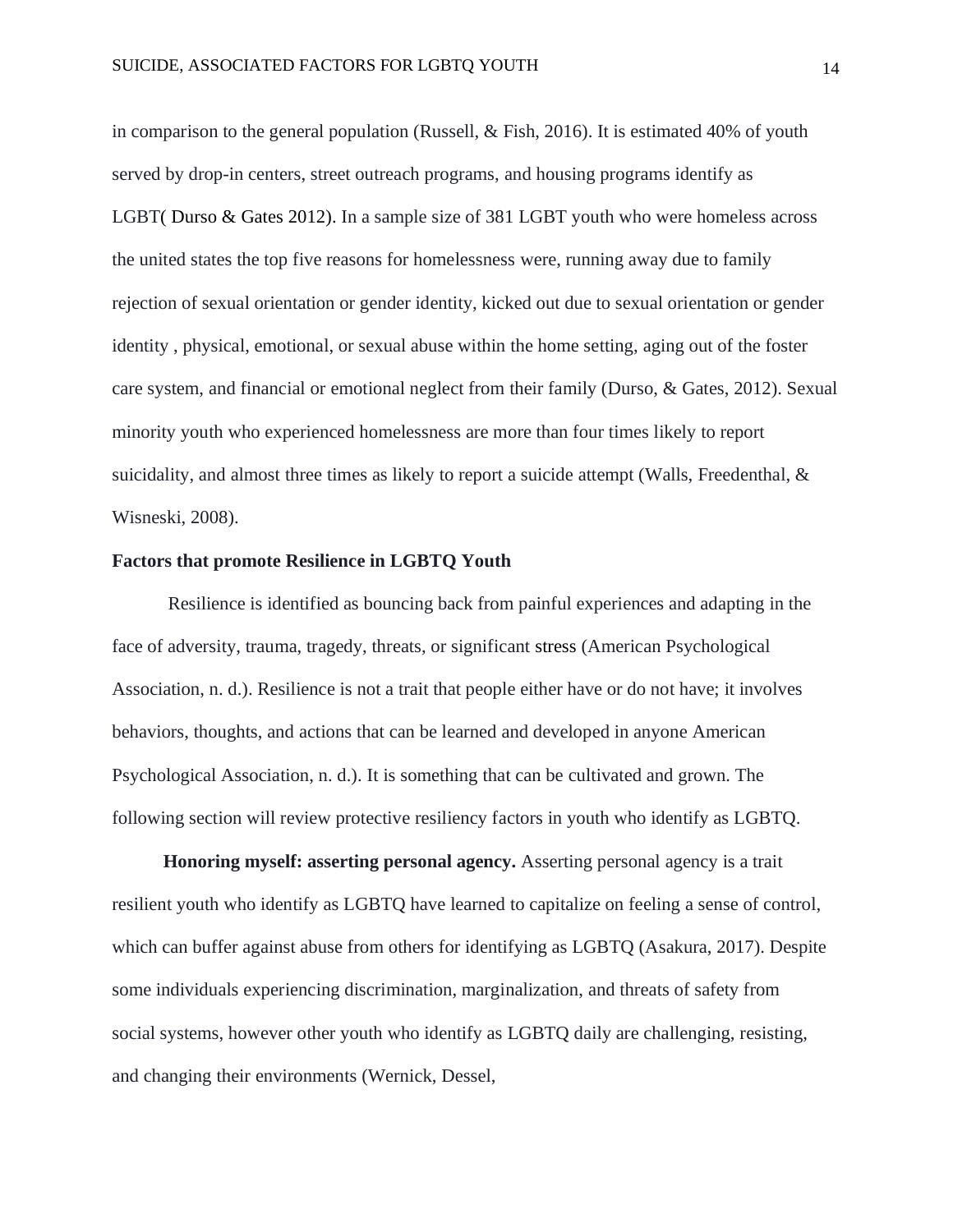Kulick, & Graham, 2013). Personal agency is self-efficacy, a belief one can produce the desired results by one's own actions (Bandura, 1997).

Personal agency is the foundation for human agency; without this trait, individuals have little incentive to act or to persevere in the face of difficulties (Bandura, 1997). This can be done through youth, putting a spotlight on their own needs, limitations, and future visions, and taking ownership for their own decision making (Asakura, 2017). When looking at situations in which youth who identified as LGBTQ had to make tough decisions, comparison cases found it was not the decisions per se (e.g., leaving or staying at home when faced with family rejection), but the amount of ownership they felt over those decisions (Asakura, 2017). The amount of ownership was seen to positively correlate with resilience (Asakura, 2017). This intervention is more effective for older youth, as younger youth often do not have as much physical and financial autonomy to make decisions independently and had less practice in gaining self-efficacy as independent beings (Asakura, 2017). Finally, this process was particularly meaningful for youth who experienced being controlled and limited in the past by their social environments which resulted in pain (Asakura, 2017) — finding ways to prioritize their own needs and take greater control of their decision-making process facilitated resilience in these youth helping them navigate their way to better their well-being (Asakura, 2017).

**Sound support systems.** The minority stress model suggests that the causal effect of minority stress can be moderated by coping and social supports, such as support from community, friends, and family (Meyer, 2013). Asakura (2017) found resilient youth who identified as LGBTQ sought and cultivated relationships with both adults and peers who also identified as LGBTQ and could reflect those youth's specific LGBTQ experiences as well as connect with others, regardless of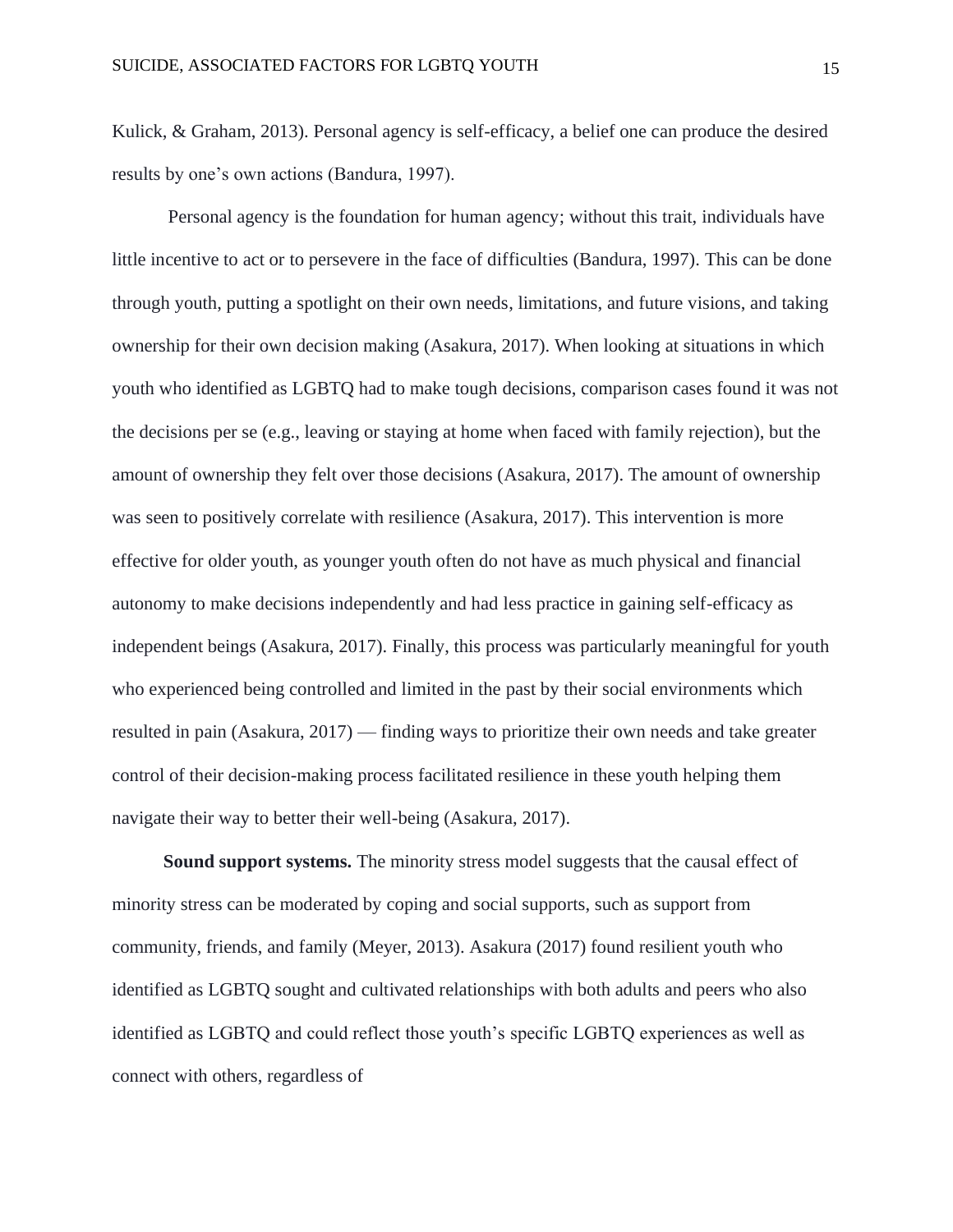their sexual orientation or gender identity, which provided youth with physical or emotional support and resources (Asakura, 2017). The following supports family, LGBTQ community involvement, peer networks, and safe supports at school were reviewed to see their unique contributions to resilience and protection against elevated mental health concerns.

**Family connectedness.** Positive health outcomes (self-esteem, social support, general health) are associated with family acceptance in adolescence, and this is a protective factor against suicidal ideation and attempts, substance abuse, and depression (Cambre, 2011; Ryan, Russell, Huebner, Diaz, & Sanchez, 2010). Just as parental criticism, invalidation, rejecting messages, and a chaotic home environment can negate protective mechanisms associated with parental support and adolescents enhances their vulnerability to suicide (Klott, 2012; Levy, Russon, & Diamond, 2016). When treating this population, parental and family support and response are essential to determine the risk for depression and suicidal ideation (Cambre, 2011). Family support has been linked with increased well-being across a number of areas in youth who identify as LGBTQ, including lower suicidality, distress, depression, hopelessness, and substance use (Hass et al., 2011; Ryan et al., 2010). Provided earlier on could help prevent more adverse consequences (Cambre, 2011). The lasting influence of accepting family comments, attitudes, behaviors, and interactions related to the adolescent's LGBT identity goes on to affect their personal emotional and physical states (Ryan et al., 2010).

**LGBTQ community involvement.** Rejection and loneliness are intolerable to adolescents and pose a risk for both suicide and maladaptive behaviors for any teenager (Klott, 2012). A main protective factor in dealing with adversity and in suicide prevention for LGBTQ youth was seeking and developing meaningful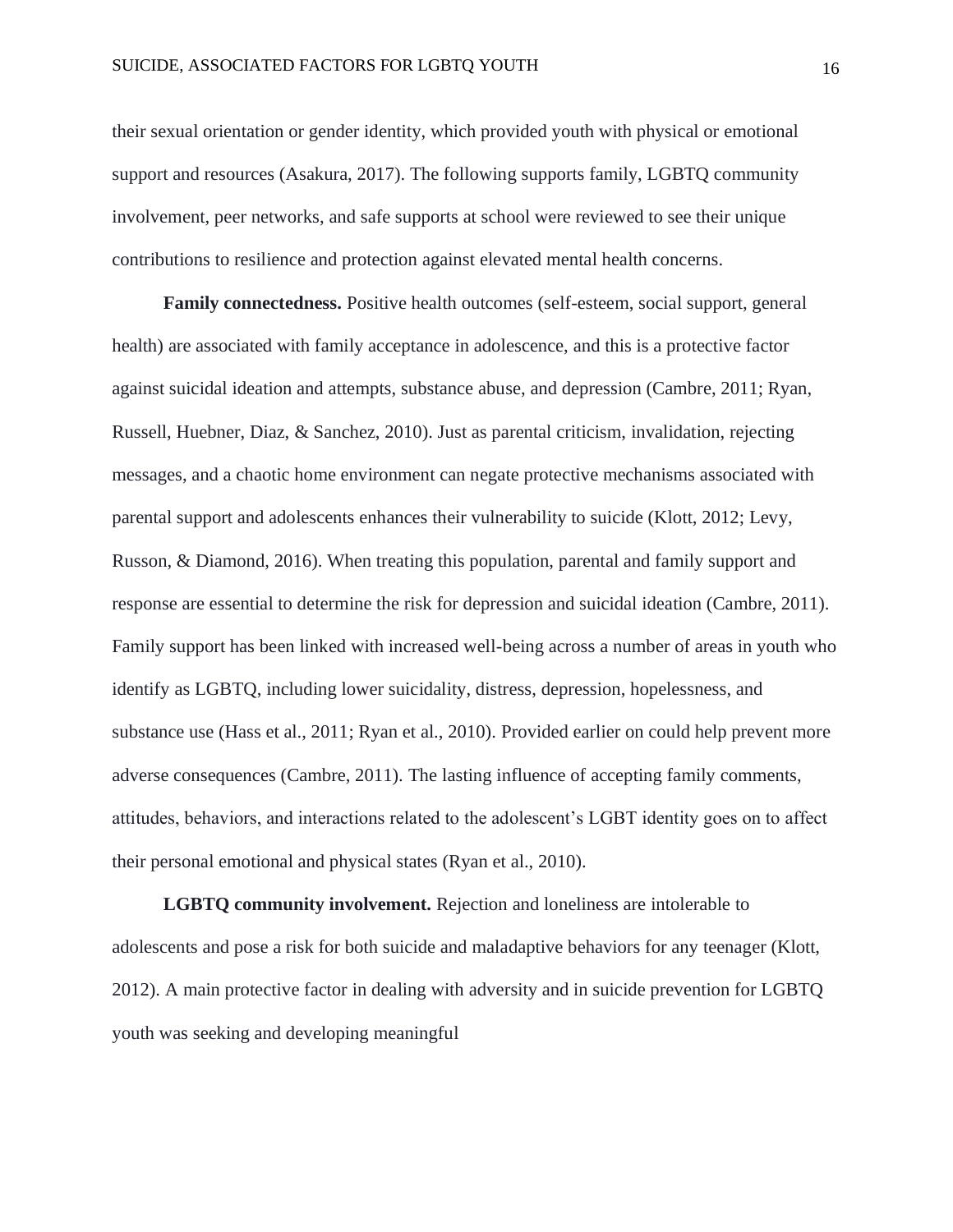relationships (Asakura, 2017). Resilient LGBTQ youth found and cultivated relationships with LGBTQ adults and peers who reflected their LGBTQ-specific experiences (Asakura, 2017). Relationships with other LGBTQ peers and adults have the ability to serve as reflections of common challenges and opportunities presented in the lives of LGBTQ youth allowing them to feel less alone and share the burden of marginalization and how to navigate it with those who have also encountered and overcome those experiences (Asakura, 2017). While all youth realized the importance of meaningful relationships, this resilience process was especially important for those who experienced rejection or victimization from peers or family as it provided a corrective experience (Asakura, 2017). By participating in LGBTQ youth organizations, youth can experience empowerment in the face of discrimination (Gamarel, Reisner, Laurenceau, Nemoto, & Operario, 2014) through social and peer support (Asakura, 2010), connection to a broader LGBTQ community, and engagement in activities that involve youth in change efforts.

**Peer network/ school safety.** Some of the factors involved with a more supportive community include schools that have LGBTQ supportive clubs, such as Gay Straight Alliances (GSA), as this can improve overall acceptance by peers (Cambre, 2011). Compared to LGBTQ students who did not have a GSA in their school, students who had a GSA in their school were less likely to hear homophobic remarks and negative remarks about gender expression and were more likely to report that school personnel intervened when hearing discriminatory remarks (Gay, Lesbian, and Straight Education Network [GLSEN,] 2016). Those with gay, straight alliances in their school were also less likely to feel unsafe because of their sexual orientation than those without a GSA, experienced lower levels of victimization related to their sexual orientation and gender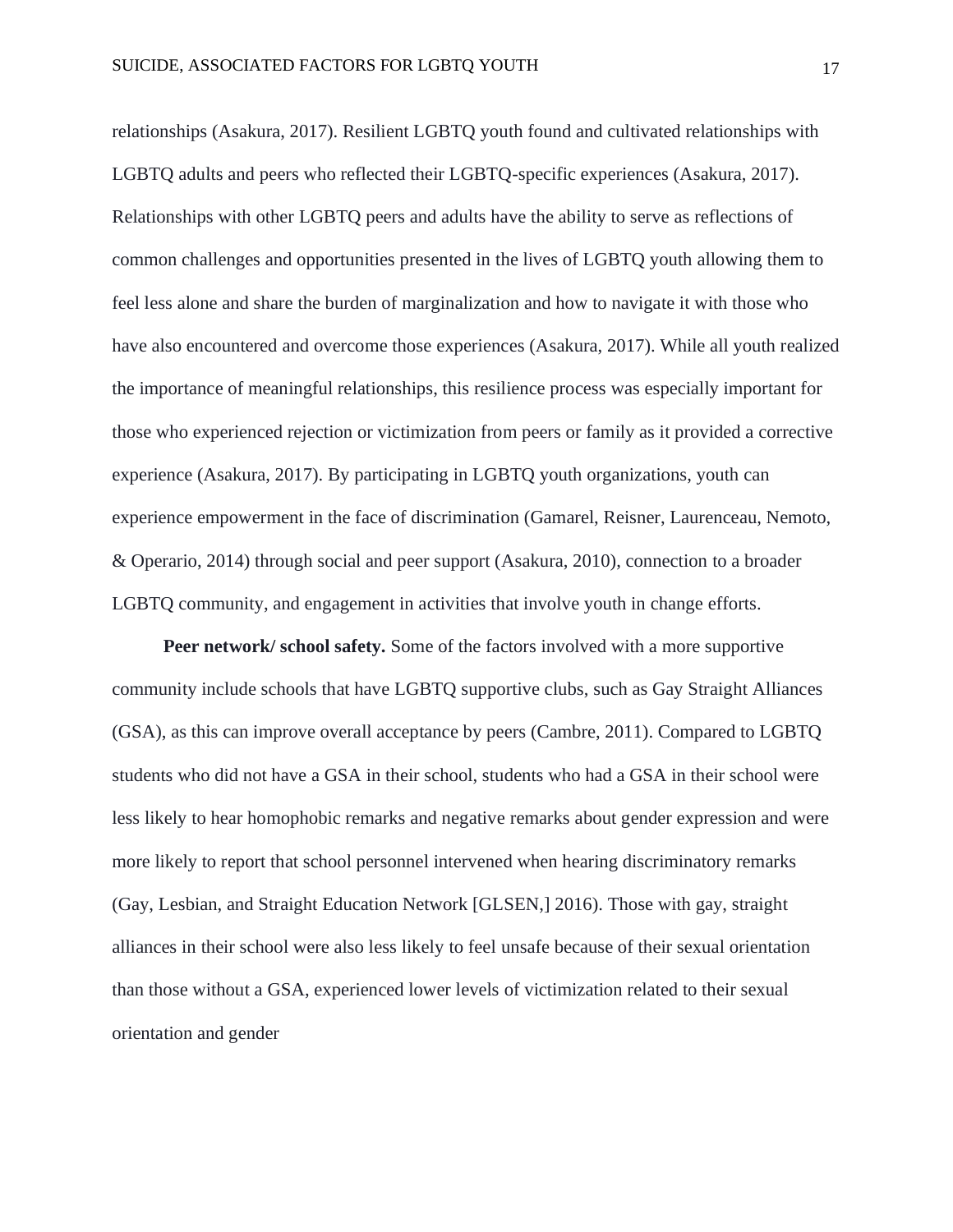expression and reported a higher number of supportive school staff and more accepting peers. This results in feeling more connected to their school community (GLSEN, 2016).

Another factor that contributes to school connectedness in LGBTQ youth in schools that include sexual orientation in anti-discrimination policies and antibullying policies to protect sexual minority students who are often targets of bullying by peers (Cambre, 2011). Although a majority (83.6%) of students had an anti-bullying policy at their school, only 10.2% of those students indicated that their school had a policy that specifically mentioned and cited both sexual orientation and gender identity/expression (GLSEN, 2016). Schools with comprehensive and inclusive policies such as stated above were less likely to hear homophobic or negative remarks about gender expression and were more likely to report victimization incidents and report that staff intervened effectively when hearing anti-LGBT comments or victimization incidences (GLSEN, 2016). As a result, students experienced less anti-LGBT victimization (GLSEN,2016). Other school policies and practices that need to be considers are those related to dress codes and school dances, to ensure these policies do not discriminate against LGBTQ students (GLSEN, 2017).

**Inclusive curriculum.** A final factor that can increase school safety is including an inclusive curriculum that allows students to access appropriate and accurate information regarding LGBT people, history, and events through curricula, the library, and Internet resources (GLSEN, 2016). LGBTQ students in schools with an LGBT-inclusive curriculum were again less likely to discriminatory anti-LGBTQ remarks and were less likely unsafe because of their sexual orientation (GLSEN, 2016). Students with this inclusive curriculum also were less likely to miss school in the past month, less likely to say they might not graduate high school, and less likely to not plan on pursuing post-secondary education (GLSEN, 2016). Inclusive curriculum made students more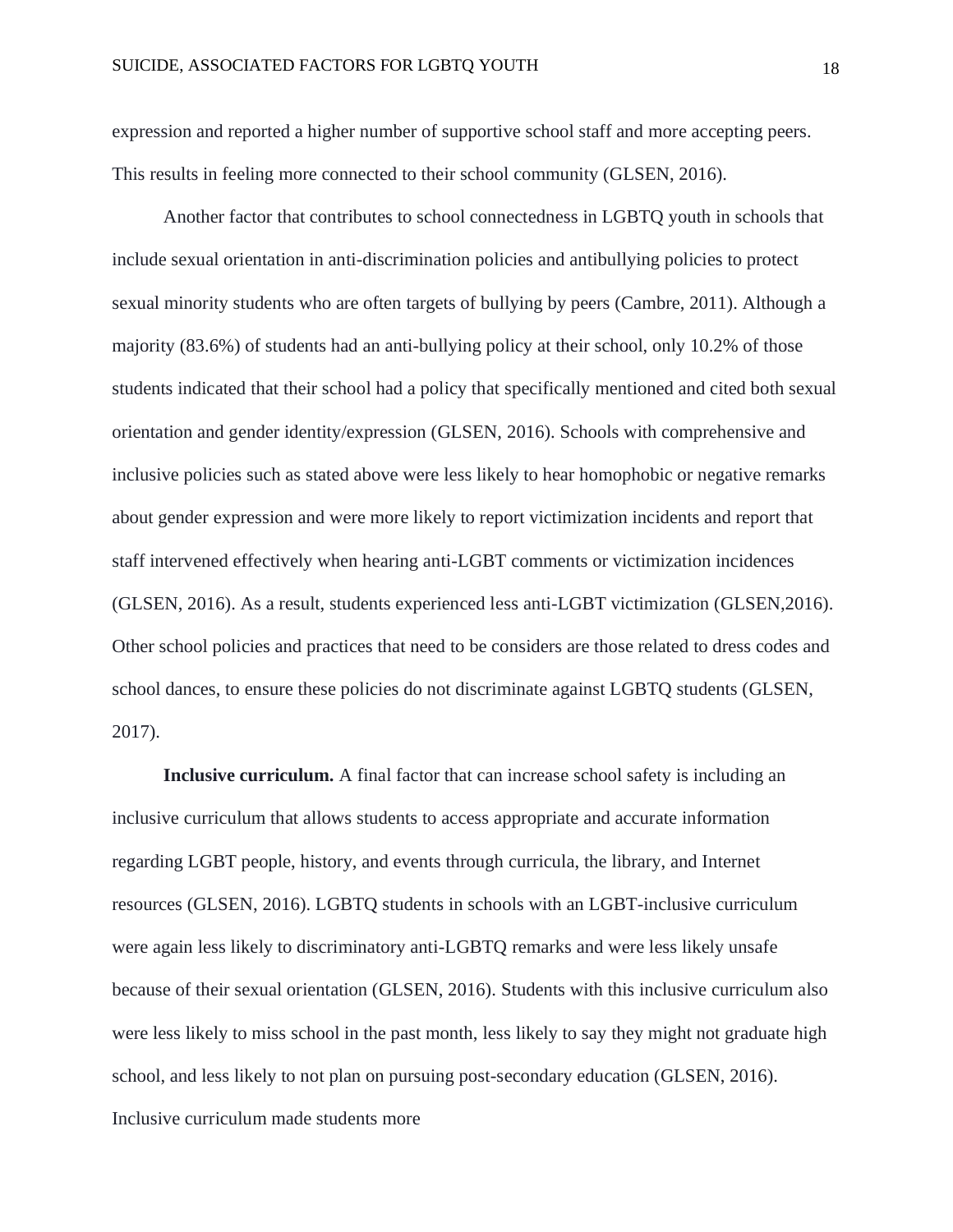likely to report that their classmates were somewhat or very accepting of LGBTQ people and made these individuals feel more connected to their school community (GLSEN, 2016).

#### **Treatment Recommendations for LGBTQ individuals ages 13-25**

The *American Psychological Association Code of Ethics* recognizes a duty to make sure that all groups of people benefit from the field of psychology, including psychotherapy (American Psychological Association [APA], 2017). However, lesbian, gay, bisexual, transgender, and queer (LGBTQ; sexual and gender minority) individuals are less likely to find therapy beneficial (Avery, Hellman, & Sudderth, 2001) and more likely to end therapy early (Senreich, 2009) than non-LGBTQ individuals. With any psychotherapy or treatment process, the basis of establishing trust, collecting sensitive and relevant information, establishing a working alliance, and creating an ethically sound environment is crucial to effective treatment. However, clinical practice with LGBTQ youth, in particular, involves additional challenges that correlate highly with these tasks. The first task being a well-rounded diagnostic assessment, including psychosexual development and family dynamics in relation to cultural values (AACAP, 2012). Confidentiality and social cues, although always necessary, are especially important to this population. Due to past rejections, these clients are keen to assess if the clinician is safe to explore their orientation and identity with and watch closely at cues of their therapist to gage this (AACAP, 2012).

As the clinician broaching the subject of sexual orientation and gender identity can be helpful (Cambre, 2011). Capuzzi. & Stafffer (2016) suggest instead of broaching this conversation in a confronting matter, instead explore, work collaboratively, and use empowerment strategies with the client. Other things that are suggested to help provide a safe environment is reviewing what the cues in the environment say about the agency. For example,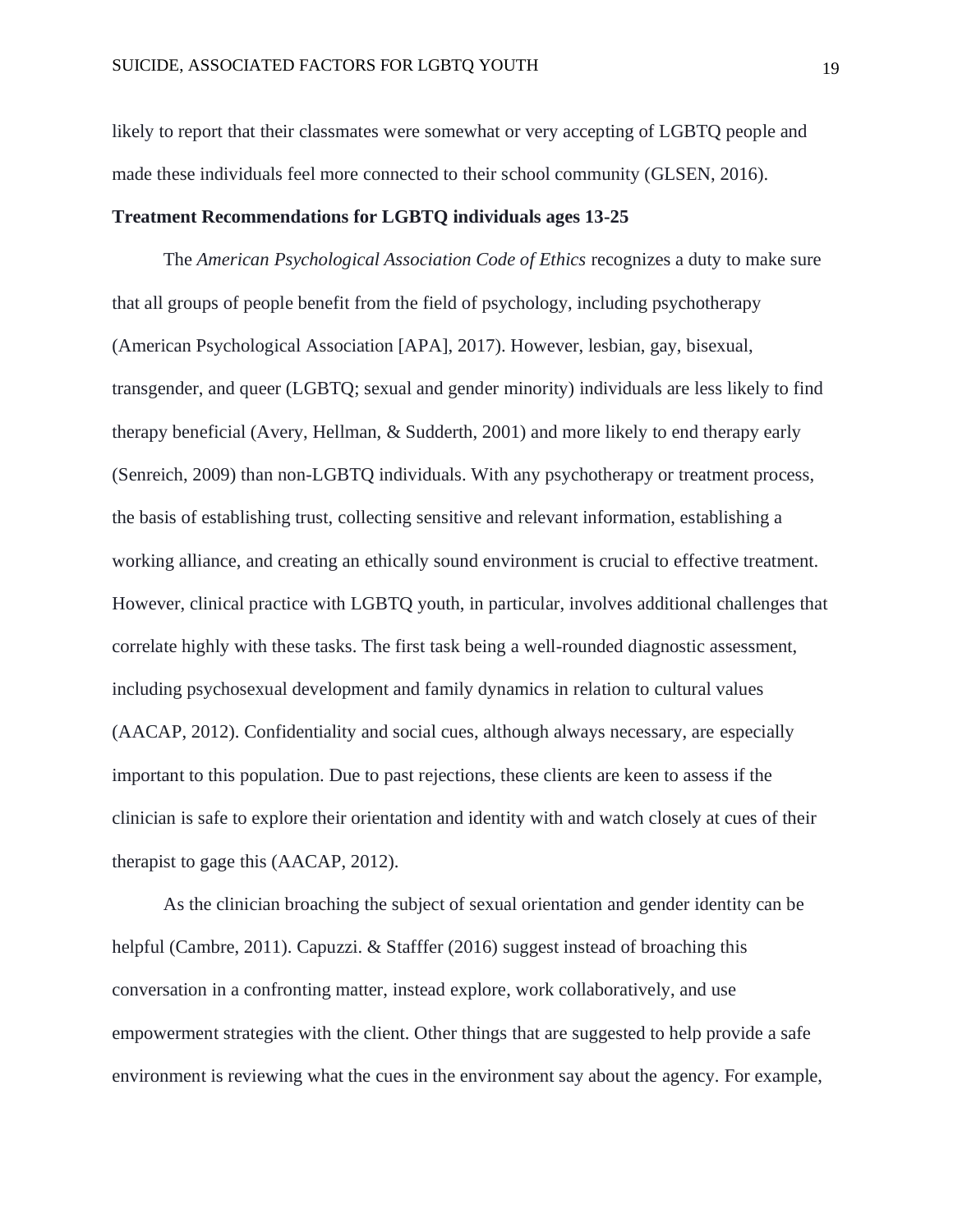in a study by the American Association of Suicidology (2017), 58% of transgender and nonbinary youth reported being discouraged from using a bathroom that corresponds to their gender identity. Make sure to identify cues that may validate heterosexism and correct these cues to ensure a welcoming space. It also should be noted, and there is no evidence that shows a person's sexual orientation can be altered; doing this in therapy would be harmful to both the client and the counseling alliance (AACAP, 2012). If a therapist feels their personal values may cause harm to the client, it is suggested they refer out.

Research by Wagaman (2016) indicates a youth development approach may also be helpful when working with adolescents who identify as LGBTQ. This approach includes (1) analyzing power within social relationships, (2) making identity central, (3) promoting systemic change, (4) encouraging collective action, and (5) embracing the youth's culture ( Wagaman, 2016). In addition, Solomon, Heck, Reed,  $\&$  Smith (2017) and Capuzzi  $\&$  Stauffer (2016) note building competency in relevant terminology, theories, and youth development are essential as well as becoming familiar with negative connotations of words that reflect societal biases.

With all mental health concerns, suicide is not an uncommon factor to come up in treatment. Being that youth who identify as LGBTQ are seen to have higher rates of suicidal ideation and attempt, it is crucial to know how to address these concerns. Some therapists become fearful when working with suicidal clients, while some fear can be helpful the challenge is not to become paralyzed by fear for this can lead to concerns of avoiding the topic of suicide, conducting only an initial risk assessment, or superficial interventions (Jahn et al, 2016). When addressing suicidal ideation, one author was observed to stand out in the research, Freedenthal. Freedenthal (2018) suggests seeking out trainings, knowledge, and support to combat fear that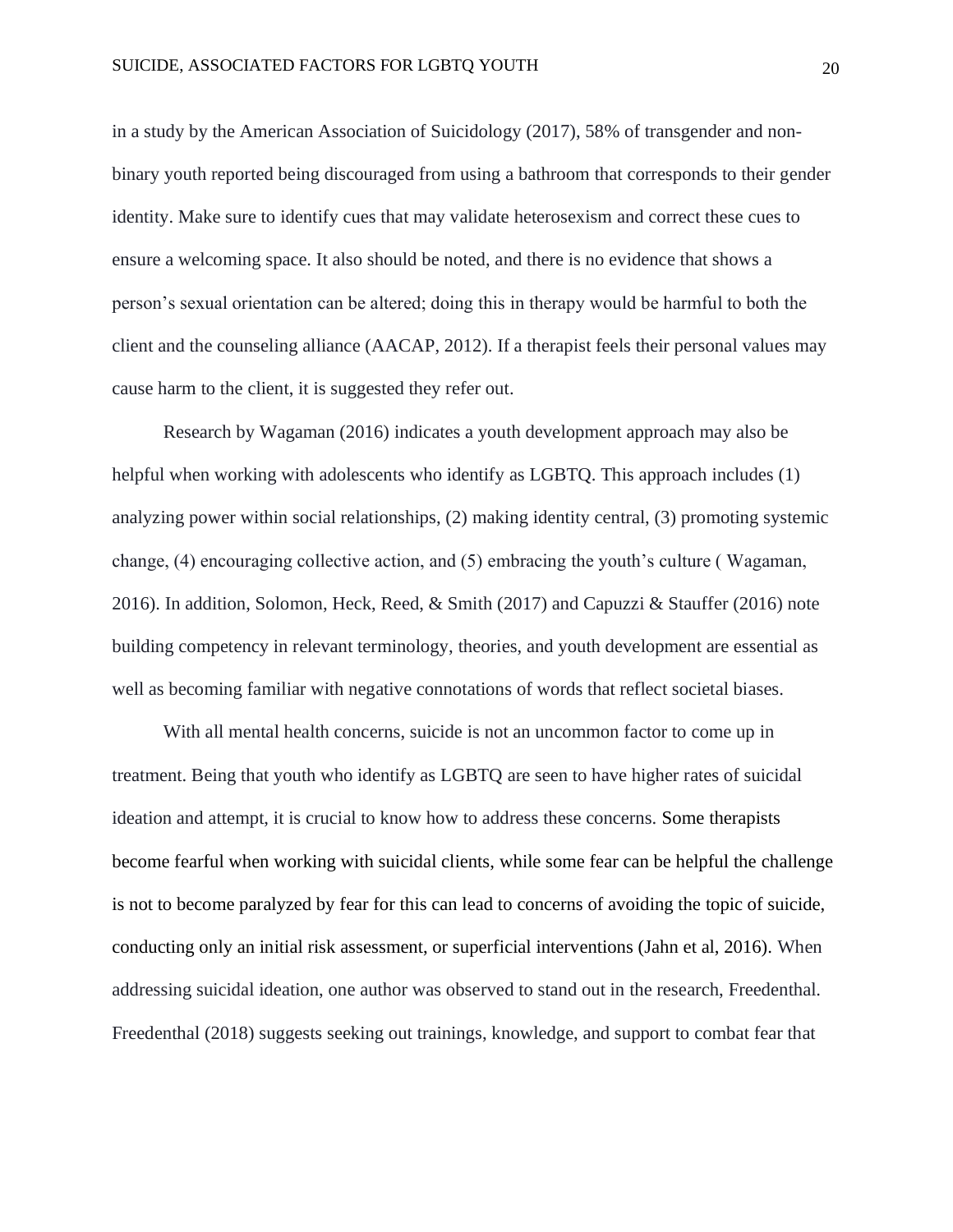may come with working with suicidal clients. A summative hand out on tips and techniques Freedenthal recommends using with suicidal clients is provided in Appendix A

Goldbach, Rhoades, Green, Fulginiti, & Marshal (2019) found LGBT-specific crisis services appear to play an important role in suicide prevention. This may indicate when incorporating hotlines as part of the safety plan, LGBTQ specific ones may be beneficial to have listed. A list of LGBTQ specific suicide prevention hotlines can be found in Appendix B.

Family dynamics relevant to sexual orientation, gender nonconformity, and gender identity should also be explored in relation to the cultural values of the youth, family, and community (AACAP, 2012). Improving parental support is a focus of treatment in LGBTQ youth, but counselors also need to help LGBTQ clients individually identity supports to buffer against the impact of limited parents support (Roe, 2017). Having friends, counselors, teachers, or LGBTQ extended family members is essential to buffer the impact of negative family reactions (Roe, 2017). One way to do this can be through support groups in the community or in the schools. Resources specific to Rochester, MN, are listed in Appendix B.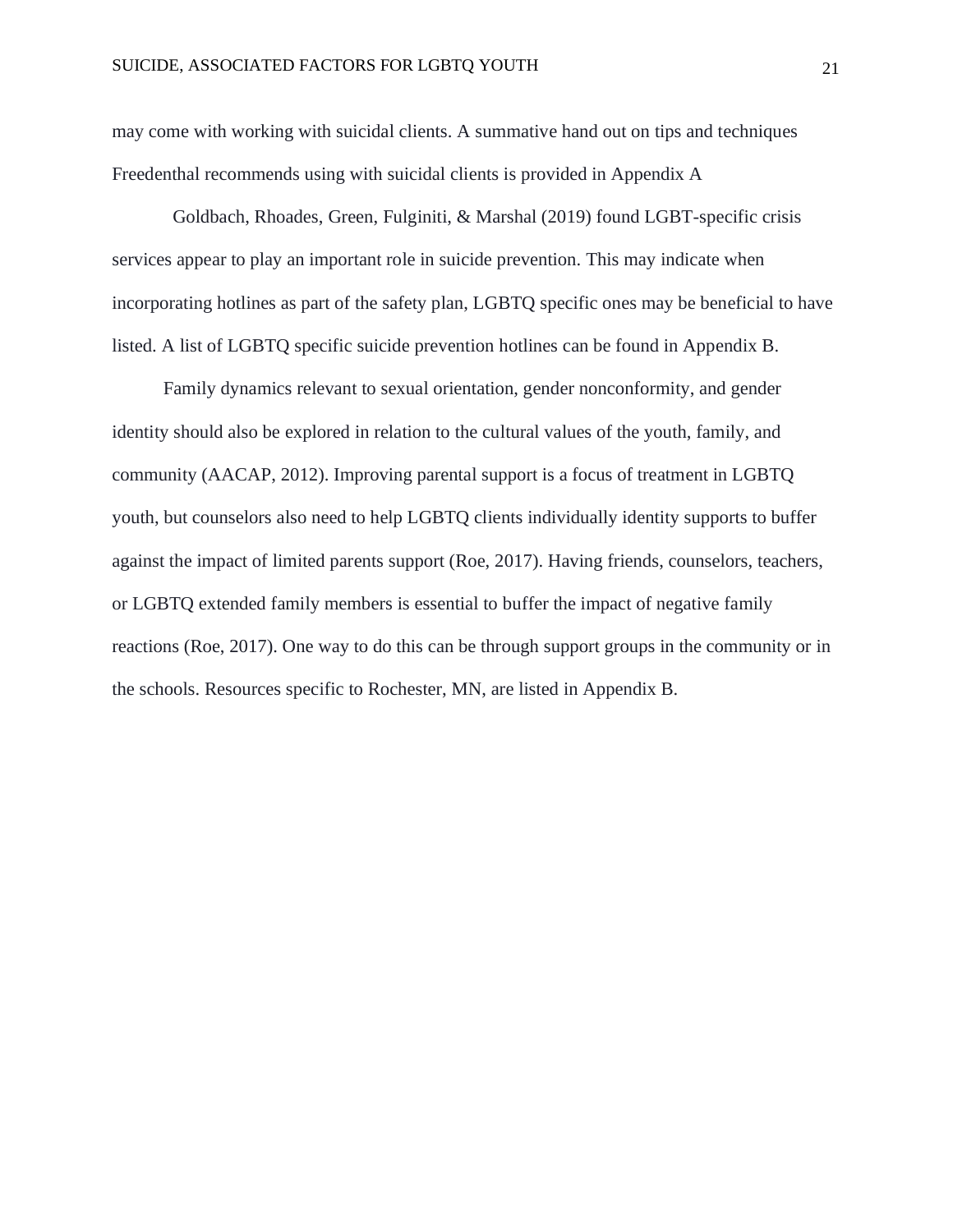# **Table 1. Recommendations for practice**

| <b>Treatment Recommendations</b>                                                                                                                                                                                                                                                                                                                             | Citations                                                        |  |
|--------------------------------------------------------------------------------------------------------------------------------------------------------------------------------------------------------------------------------------------------------------------------------------------------------------------------------------------------------------|------------------------------------------------------------------|--|
| Well-rounded diagnostic assessment, including<br>psychosexual development and family dynamics in<br>relation to cultural values. As well as including<br>questions related to sexual and gender identity,<br>coming out, internalized stigma, previous experiences<br>of discrimination, and expectations of discrimination.                                 | <b>AACAP</b> (2012)<br>Solomon, Heck, Reed, & Smith (2017)       |  |
| Building competency in relevant terminology,<br>theories, and youth development.                                                                                                                                                                                                                                                                             | Solomon, Heck, Reed, & Smith (2017)<br>Capuzzi & Stauffer (2016) |  |
| Be familiar with physical and mental health<br>disparities that are most common among LGBTQ<br>youth and stressors that created these disparities and<br>influence how LGBTQ youth understand and express<br>their identities.                                                                                                                               | Solomon, Heck, Reed, & Smith (2017)                              |  |
| Improving parental/familial support or identifying<br>supports to buffer against the impact of limited<br>parental/familial support.                                                                                                                                                                                                                         | Roe (2017)                                                       |  |
| Know resources for sexual and gender minorities (see<br>Table 3) and be prepared to advocate or be a liaison<br>for them in different social systems                                                                                                                                                                                                         | <b>AACAP</b> (2012)                                              |  |
| Clinicians should also work to become aware of the<br>negative connotations of words that may reflect<br>societal biases.                                                                                                                                                                                                                                    | Solomon, Heck, Reed, & Smith (2017)                              |  |
| Broach the subject of sexual orientation and gender<br>identity as the clinician. Do not confront it but rather<br>explore, work collaboratively, and use empowerment<br>strategies.                                                                                                                                                                         | Cambre (2011)<br>Capuzzi & Stauffer (2016)                       |  |
| LGBT-specific crisis services appear to play an<br>important role in suicide prevention                                                                                                                                                                                                                                                                      | Goldbach, Rhoades, Green, Fulginiti, & Marsha,<br>(2019)         |  |
| Clinicians who are helping clients through the<br>transition process, are encouraged to become familiar<br>with the World Professional Association for<br>Transgender Health Standards of Care, which<br>provides specific guidance for clinicians                                                                                                           | Coleman et al. (2012)                                            |  |
| Use a youth development approach. This include: (1)<br>analyzing power within social relationships, (2)<br>making identity central, (3) promoting systemic<br>change, (4) encouraging collective action, and (5)<br>embracing youth culture<br>A summative table of recommendations for mental health treatment based on the literature provided and authors | Wagaman, A. M. (2016)                                            |  |
| who recommended it.                                                                                                                                                                                                                                                                                                                                          |                                                                  |  |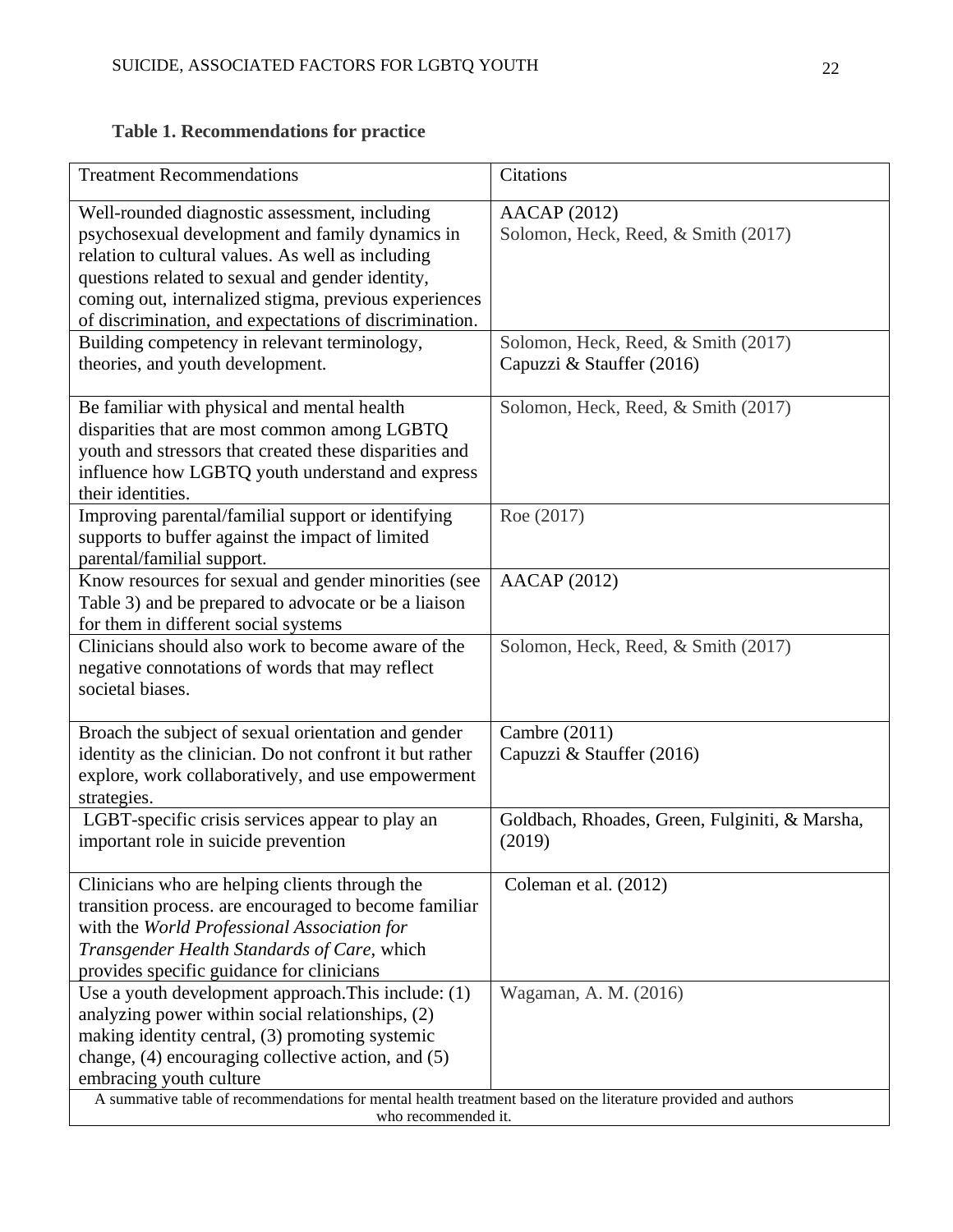#### **Discussion**

LGBTQ youth face elevated incidences of mental health such as anxiety, depression, substance abuse which suicide. An essential part of prevention suicidal behaviors is improving the identification of depression, anxiety, substance abuse, and other mental disorders so they can be treated (U.S. Department of Health and Human Services,2012). Many of these concerns are due to stressors, such as victimization, stigma, rejection, and discrimination. Increasing positive support systems within these youth, improving safety in schools, and advocating for inclusive policies, clubs, and curricula, while also growing culturally appropriate mental health services all can serve as protective and resilience enhancing factors for the marginalization some of these individuals face.

Because marginalization led to elevated rates of mental health and public health concerns such as suicide and homelessness, it is vital to increase the cultural competence of clinicians and to have culturally competent treatment services. Being knowledgeable about the LGBTQ community helps clinicians avoid common false assumptions which are harmful to clients and harm the therapeutic relationship (Solomon et al., 2017). Therapists knowledgeable about the LGBTQ community and relevant resources will likely be more effective with clients, which can be seen in high levels of service satisfaction of LGBTQ clients attending clinics, explicitly giving attention to sexuality and gender issues (Baams, Grossman, & Russell, 2015). Through the literature reviewed, clinics can look for evidence-based interventions to common problems faced by these youth, increase their competence and knowledge on this population, and make recommendations for ethical care.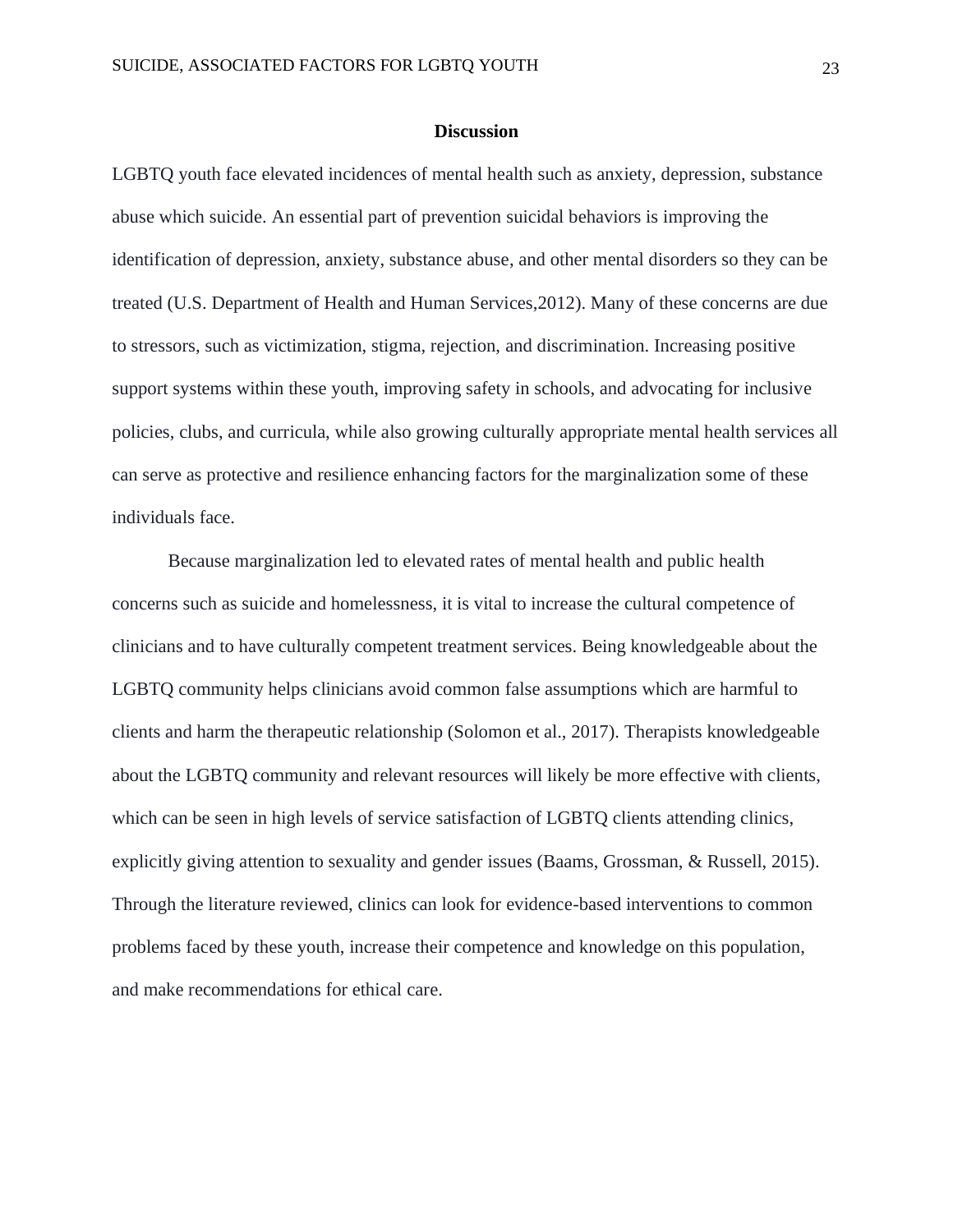#### **Limitations**

Some limitations from this review were finding current literature that matches the progression of the LGBTQ community. Some of the articles contained outdated terminology, and others were past the recommended time period of keeping research current within the past ten years. Other limitations were minimal research or unsupportive themes. Some articles would have protective or resilience factors listed but would not go into detail on why, which made it hard to incorporate into the review of the literature. Often articles would note more research is needed in this area, and especially in regard to protective and resilience factors. It is noted that many youths who identify as LGBTQ do not suffer from mental health concerns, but not much research states what contributes to this healthy development. The research is more focused on what does not contribute to healthy development and what the problem is. Another limitation is most information came from self-report data, which may not accurately account for all views of individuals in the LGBTQ community. In the future, it would be beneficial to the field to do individual research projects on different protective interventions to contribute to the lack of literature currently available on this topic.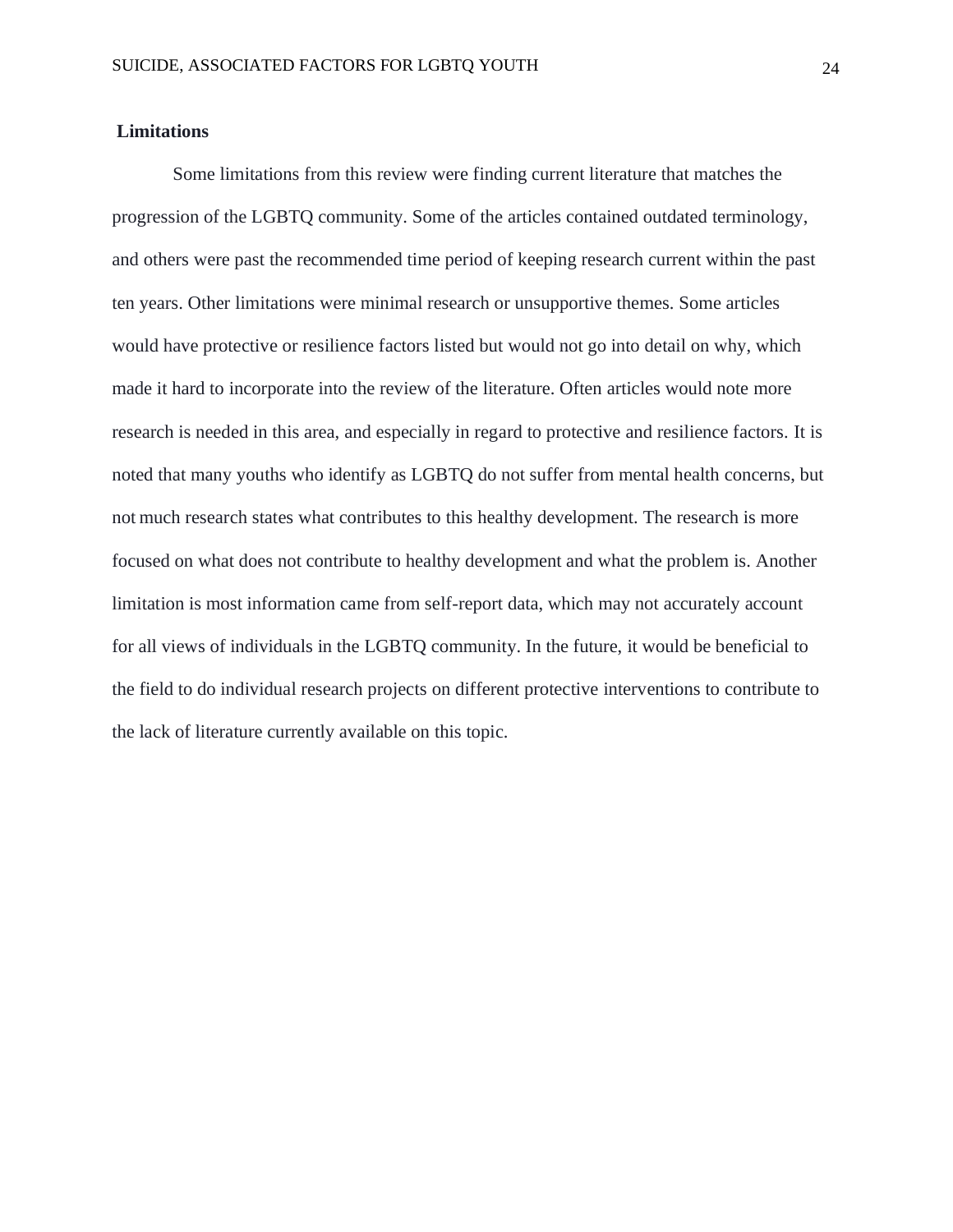#### References

- American Academy Child Adolescent Psychiatry. (2012). Practice parameter on gay, lesbian, or bisexual sexual orientation, gender nonconformity, and gender discordance in children and adolescents. *Journal of the American Academy of Child and Adolescent Psychiatry, 51(9),* 957-974.
- American Association of Suicidology. (2016). *Suicidal behavior among lesbian, gay, and bisexual 2016 youth.*
- American Association of Suicidology. (2017). Suicidal behavior among lesbian, gay, bisexual, and transgender youth fact sheet. Retrieved from

<https://suicidology.org/wp-content/uploads/2019/07/Updated-LGBT-Fact-Sheet.pdf>

- American Psychological Association (n.d.) The road to resilience. Retrieved from https:/[/www.apa.org w](http://www.apa.org/)ebsite:<https://www.apa.org/helpcenter/road-resilience>
- American Psychological Association. (2017). Ethical principles of psychologists and code of conduct. Retrieved November 30, 2019, from https:/[/www.apa.org w](http://www.apa.org/)ebsite: <https://www.apa.org/ethics/code/index>
- Asakura, K. (2010). Queer youth space: A protective factor for sexual minority youth. *Smith College Studies in Social Work*, *80*(4), 361–376.

<https://doi.org/10.1080/00377317.2010.516716>

Asakura, K. (2017). Paving pathways through the pain: A grounded theory of resilience among lesbian, gay, bisexual, trans, and queer Youth. *Journal of Research on Adolescence (Wiley-Blackwell)*, *27*(3), 521–536.

<https://doi-org.wsuproxy.mnpals.net/10.1111/jora.12291>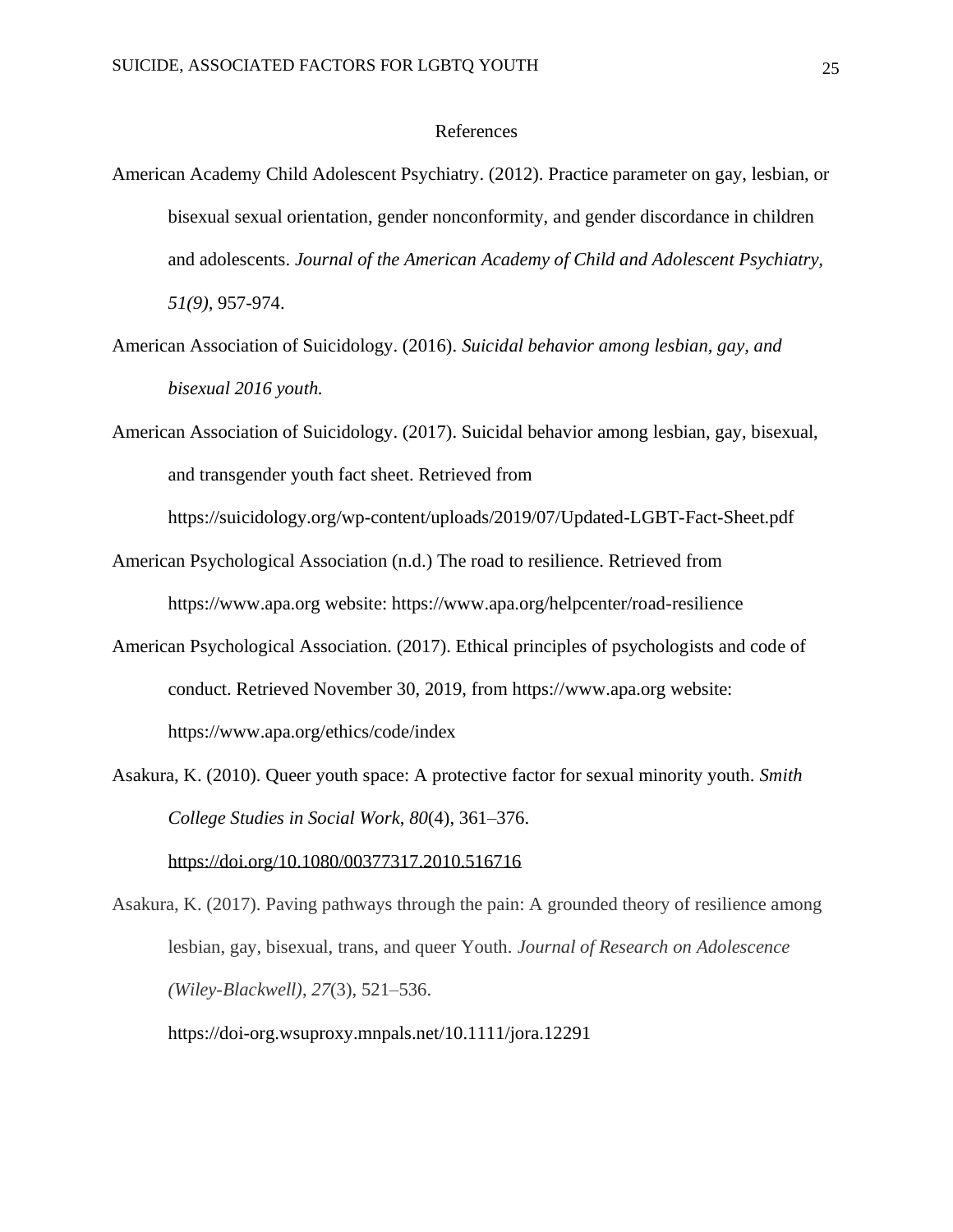- Avery, A. M., Hellman, R. E., & Sudderth, L. K. (2001). Satisfaction with mental health services among sexual minorities with major mental illness. *American journal of public health*, *91*(6), 990–991. doi:10.2105/ajph.91.6.990
- Baams, L., Grossman, A. H., & Russell, S. T. (2015). Minority stress and mechanisms of risk for depression and suicidal ideation among lesbian, gay, and bisexual youth. *Developmental Psychology, 51,* 688 – [696. http://dx.doi.org/10.1037/a0038994](http://dx.doi.org/10.1037/a0038994)
- Balsam, K. F., Molina, Y., Beadnell, B., Simoni, J., & Walters, K. (2011). Measuring multiple minority stress: The LGBT People of Color Microaggressions Scale. *Cultural Diversity and Ethnic Minority Psychology*, *17*(2), 163–174.

<https://doi-org.wsuproxy.mnpals.net/10.1037/a0023244>

- Bandura, A. (1997). *Self-efficacy: The exercise of self-control.* New York: W.H. Freeman and Company.
- Barnett, A. P., Molock, S. D., Nieves-Lugo, K., & Zea, M. C. (2019). Anti-LGBT victimization, fear of violence at school, and suicide risk among adolescents. *Psychology of Sexual Orientation and Gender Diversity*, *6*(1), 88–95.

<https://doi-org.wsuproxy.mnpals.net/10.1037/sgd0000309>

- Becerra-Culqui, T.A., Liu, Y., Nash, R., Cromwell, L., Flanders, D. W., Getahun, D., … Giammattei, S.V. (2018). Mental health of transgender and gender nonconforming youth compared with their peers. *Journal of American Academy of Pediatrics, 141(5),* 1-11 DOI: https://doi.org/10.1542/peds.2017-3845
- Cambre, A. (2011). Nonheterosexual adolescents and suicidal ideation: Risks and protective factors. *Brown University Child & Adolescent Behavior Letter*, *27*(9), 1–6. Retrieved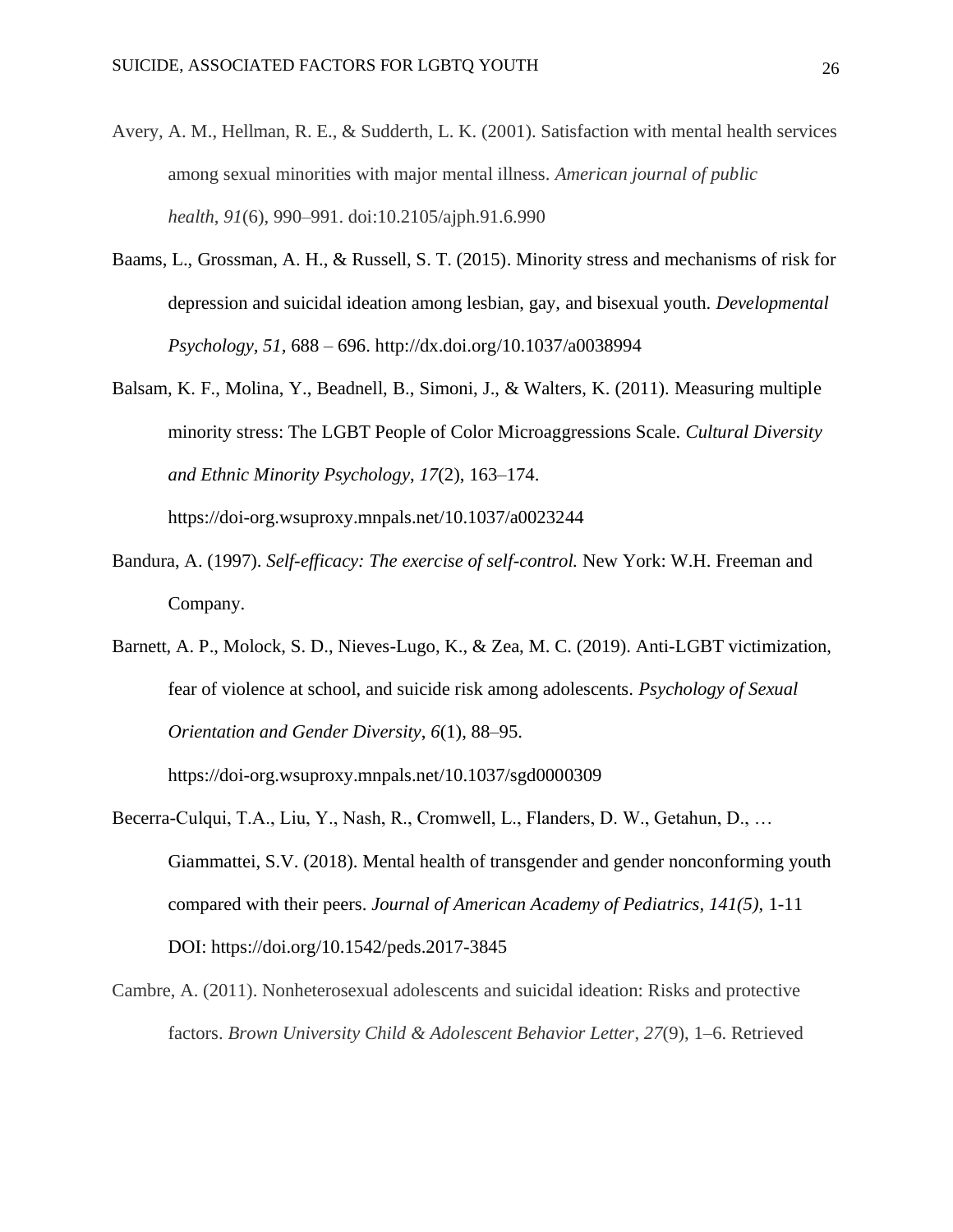from [http://search.ebscohost.com.wsuproxy.mnpals.net/login.aspx?](http://search.ebscohost.com.wsuproxy.mnpals.net/login.aspx?direct=true&db=aph&AN=65497148&site=ehost-live) [direct=true&db=aph&AN=65497148&site=ehost-live](http://search.ebscohost.com.wsuproxy.mnpals.net/login.aspx?direct=true&db=aph&AN=65497148&site=ehost-live)

- Capuzzi, D., & Stauffer, M. D. (2016). *Foundations of Addiction Counseling (3th ed.).* New York, NY: Pearsons.
- Center Disease Control. (2016). Sexual identity, sex of sexual contacts, and health-risk behaviors among students in grades 9-12: Youth risk behavior surveillance. Atlanta, GA: U.S. Department of Health and Human Services.
- D'Augelli, A. R., Grossman, A. D., Starks, M. T., & Sinclair, K. O. (2010). Factors associated with parents' knowledge of gay, lesbian, and bisexual youths' sexual orientation. *Journal of GLBT Family Studies, 6(2),* 178-198, doi: [10.1080/15504281003705410](https://doi.org/10.1080/15504281003705410)
- Durso, L. E., Gates, G. J. (2012) *Serving our youth: Findings from a national survey of service providers working with lesbian, gay, bisexual, and transgender youth who are homeless or at risk of becoming homeless.* Los Angeles, CA: Williams Inst. True Colors Fund, Palette Fund.
- Freedenthal, S. (2018). *Helping the suicidal person: Tips and techniques for professionals*. New York, NY: Routledge.
- Gamarel, K. E., Reisner, S. L., Laurenceau, J. P., Nemoto, T., & Operario, D. (2014). Gender minority stress, mental health, and relationship quality: A dyadic investigation of transgender women and their cisgender male partners. *Journal of Family Psychology, 28(4),* 437-447. doi: [https://doi.org/10.1037/a0037171](https://psycnet.apa.org/doi/10.1037/a0037171)
- Gay, Lesbian and Straight Education Network (2016). The 2015 National School Climate Survey: The Experiences of Lesbian, Gay, Bisexual, and Transgender Youth in Our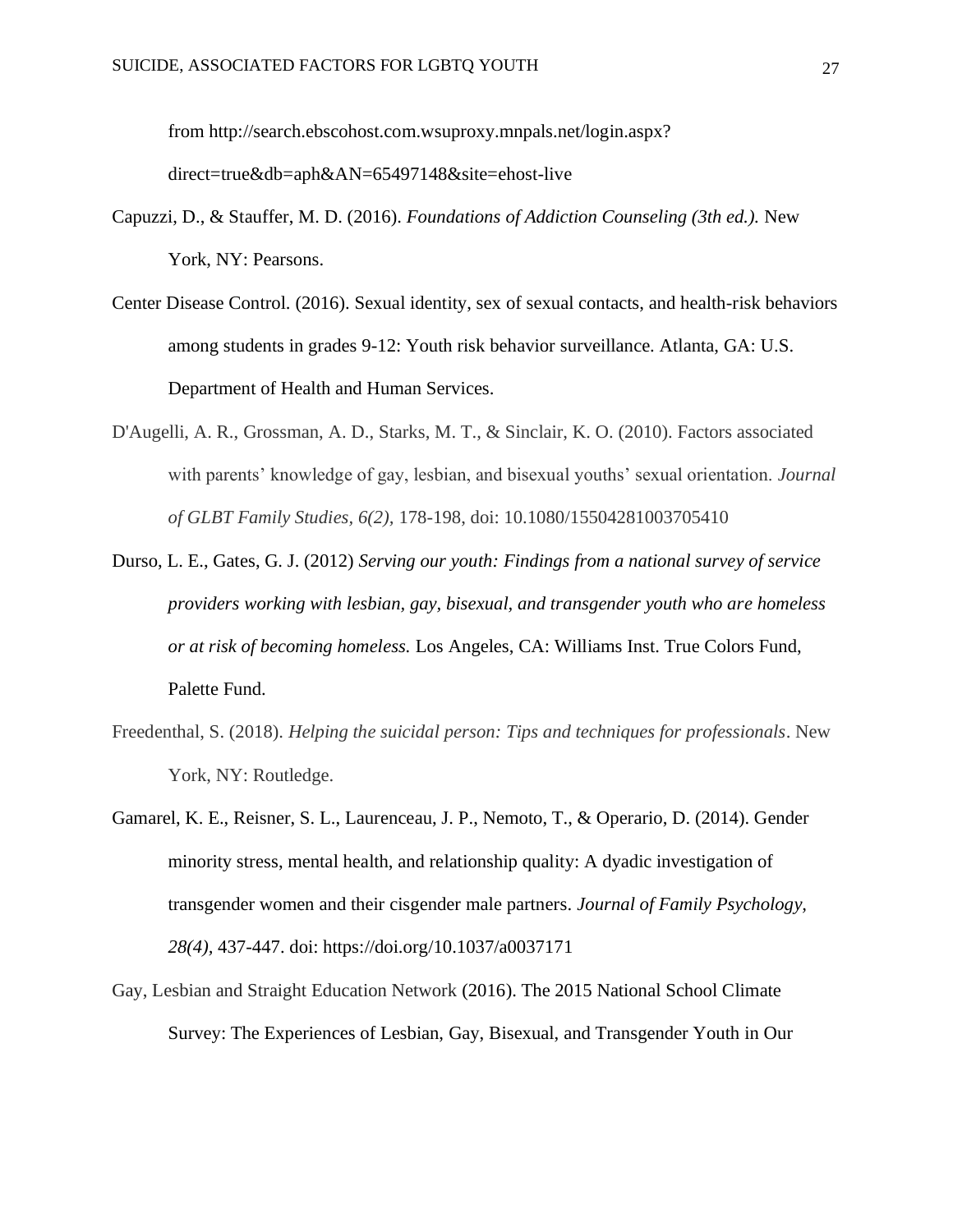Nation's Schools. New York, NY: GLSEN; Available at: [http://tinyurl.com/ydy3vdoa.](http://tinyurl.com/ydy3vdoa) Accessed April 20,2017.

- Goldbach, J.T., Rhoades, H., Green, D., Fulginiti, A., & Marshal, M.P. (2019). Is there a need for LGBT-specific suicide crisis services? *The Journal of Crisis Intervention and Suicide Prevention, 403(3*), 203-208.doi: [https://doi.org/10.1027/0227-5910/a000542.](https://doi.org/10.1027/0227-5910/a000542)
- Goldfried, M. R., & Goldfried, A. P. (2001) The importance of parental support in the lives of gay, lesbian, and bisexual individuals*. Journal of Clinical Psychology, 57 (5),* 681-693. <https://doi.org/10.1002/jclp.1037>
- Gragg, R. A. (2012). Focus on LGBT youth. *The Brown University Child and Adolescent Behavioral Letter, 28 (10),* 507. doi: 10. 1002/cbl.20173
- Haas, A. P., Eliason, M., Mays, V.M., Mathy, R. M., Cochran, S. D., D' Augeli, A. R., … Clayton, P.J. (2011) Suicide and suicide risk in lesbian, gay, bisexual, and transgender populations: review and recommendations. *Journal of Homosexuality ;58(1),* 10-51.
- Haas, A.R., Rodgers, P. L., Herman, J. L. (2014). Suicide attempts among transgender and gender non-conforming adults. The Williams Institute UCLA School of Law. Retrieved from [http://williamsinstitute. l](http://williamsinstitute/)aw.ucla.edu/research/suicide-attempts-amongtransgenderand-gender-non-conforming-adults/. Accessed April 20, 2017.
- Hatchel, T., Espelage, D. L., Yuanhong Huang, & Huang, Y. (2018). Sexual harassment victimization, school belonging, and depressive symptoms among LGBTQ adolescents: Temporal insights. *American Journal of Orthopsychiatry*, *88*(4), 422–430. [https://doi](https://doi-org.wsuproxy.mnpals.net/10.1037/ort0000279)[org.wsuproxy.mnpals.net/10.1037/ort0000279](https://doi-org.wsuproxy.mnpals.net/10.1037/ort0000279)
- Hatzenbuehler, M.L. (2009). How does sexual minority stigma "get under the skin"? A psychological mediation framework. *Psychological Bulletin*, *135*, 707– 730.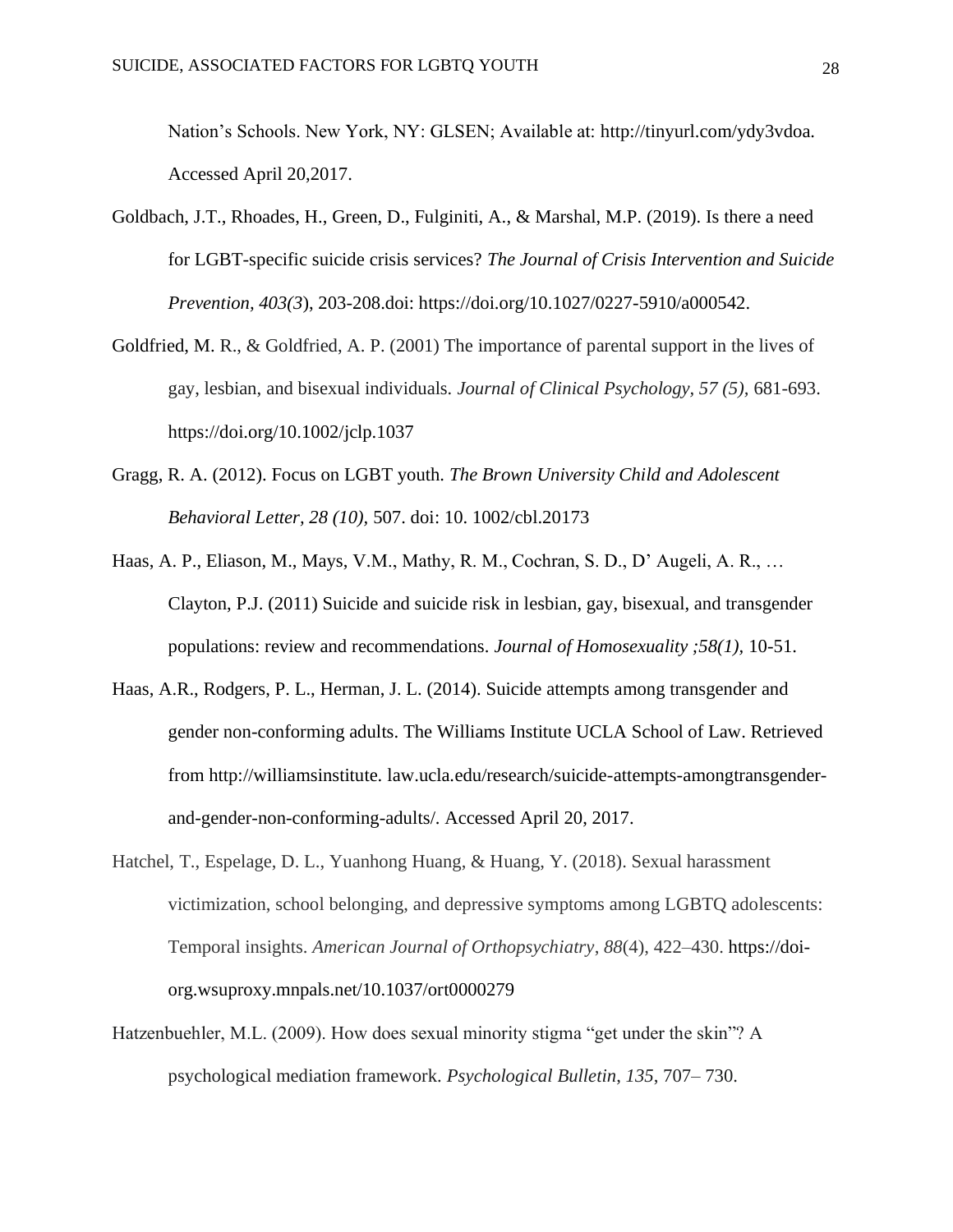- Heatherington, L., & Lavner, J. A. (2008). Coming to terms with coming out: review and recommendations for family systems-focused research. *Journal of family psychology, 22 (3),* 329-343. doi: 10.1037/0893-3200.22.3.329.
- Human Right Campaign. (2019). LGBTQ youth report. Retrieved from [https://assets2.hrc.org/files/assets/resources/2018-YouthReport-NoVid.pdf?](https://assets2.hrc.org/files/assets/resources/2018-YouthReport-NoVid.pdf?_ga=2.214968087.1884977489.1574996943-1350812286.1574536524&_gac=1.146370246.1574996943.CjwKCAiA_f3uBRAmEiwAzPuaM652WNKACM9rR-g9GqkFcVqis9Des55EwSCKgLP21BrvLB5s1IvkVRoCCEAQAvD_BwE) [\\_ga=2.214968087.1884977489.1574996943-](https://assets2.hrc.org/files/assets/resources/2018-YouthReport-NoVid.pdf?_ga=2.214968087.1884977489.1574996943-1350812286.1574536524&_gac=1.146370246.1574996943.CjwKCAiA_f3uBRAmEiwAzPuaM652WNKACM9rR-g9GqkFcVqis9Des55EwSCKgLP21BrvLB5s1IvkVRoCCEAQAvD_BwE) [1350812286.1574536524&\\_gac=1.146370246.1574996943.CjwKCAiA\\_f3uBRAmEiw](https://assets2.hrc.org/files/assets/resources/2018-YouthReport-NoVid.pdf?_ga=2.214968087.1884977489.1574996943-1350812286.1574536524&_gac=1.146370246.1574996943.CjwKCAiA_f3uBRAmEiwAzPuaM652WNKACM9rR-g9GqkFcVqis9Des55EwSCKgLP21BrvLB5s1IvkVRoCCEAQAvD_BwE)  [AzPuaM652WNKACM9rR](https://assets2.hrc.org/files/assets/resources/2018-YouthReport-NoVid.pdf?_ga=2.214968087.1884977489.1574996943-1350812286.1574536524&_gac=1.146370246.1574996943.CjwKCAiA_f3uBRAmEiwAzPuaM652WNKACM9rR-g9GqkFcVqis9Des55EwSCKgLP21BrvLB5s1IvkVRoCCEAQAvD_BwE)[g9GqkFcVqis9Des55EwSCKgLP21BrvLB5s1IvkVRoCCEAQAvD\\_BwE](https://assets2.hrc.org/files/assets/resources/2018-YouthReport-NoVid.pdf?_ga=2.214968087.1884977489.1574996943-1350812286.1574536524&_gac=1.146370246.1574996943.CjwKCAiA_f3uBRAmEiwAzPuaM652WNKACM9rR-g9GqkFcVqis9Des55EwSCKgLP21BrvLB5s1IvkVRoCCEAQAvD_BwE)
- Jahn, D. R., Quinnett, P., & Ries, R. (2016). The influence of training and experience on mental health practitioners' comfort working with suicidal individuals. *Professional Psychology: Research and Practice, 47(2),* 130-138.
- James, S. E., Herman, J. L., Rankin, S., Keisling, M., Mottet, L., Anafi, M. (2016). The report of the 2015 US transgender survey. National Center for Transgender Equality, Washington, DC.
- Jones, A., Robinson, E., Oginni, O., Rahman, Q., & Rimes, K. A. (2017). Anxiety disorders, gender nonconformity, bullying and self-esteem in sexual minority adolescents: prospective birth cohort study. *Journal of Child Psychology & Psychiatry*, *58*(11), 1201– 1209. doi:<https://doi-org.wsuproxy.mnpals.net/10.1111/jcpp.12757>
- King, M., Semiyen, J., Tai, S. S., Killapy, H., Osborn, D., Popelyuk, D., & Nazareth, I. (2008). A systematic review of mental disorder, suicide, and deliberate self-harm in lesbian, gay and bisexual people. *BMC Psychiatry, 8 (70).* doi:10.1186/1471-244X-8-70

Klott, J. (2012). *Suicide and psychological pain: Prevention that works*. Eau Claire, WI : PESI.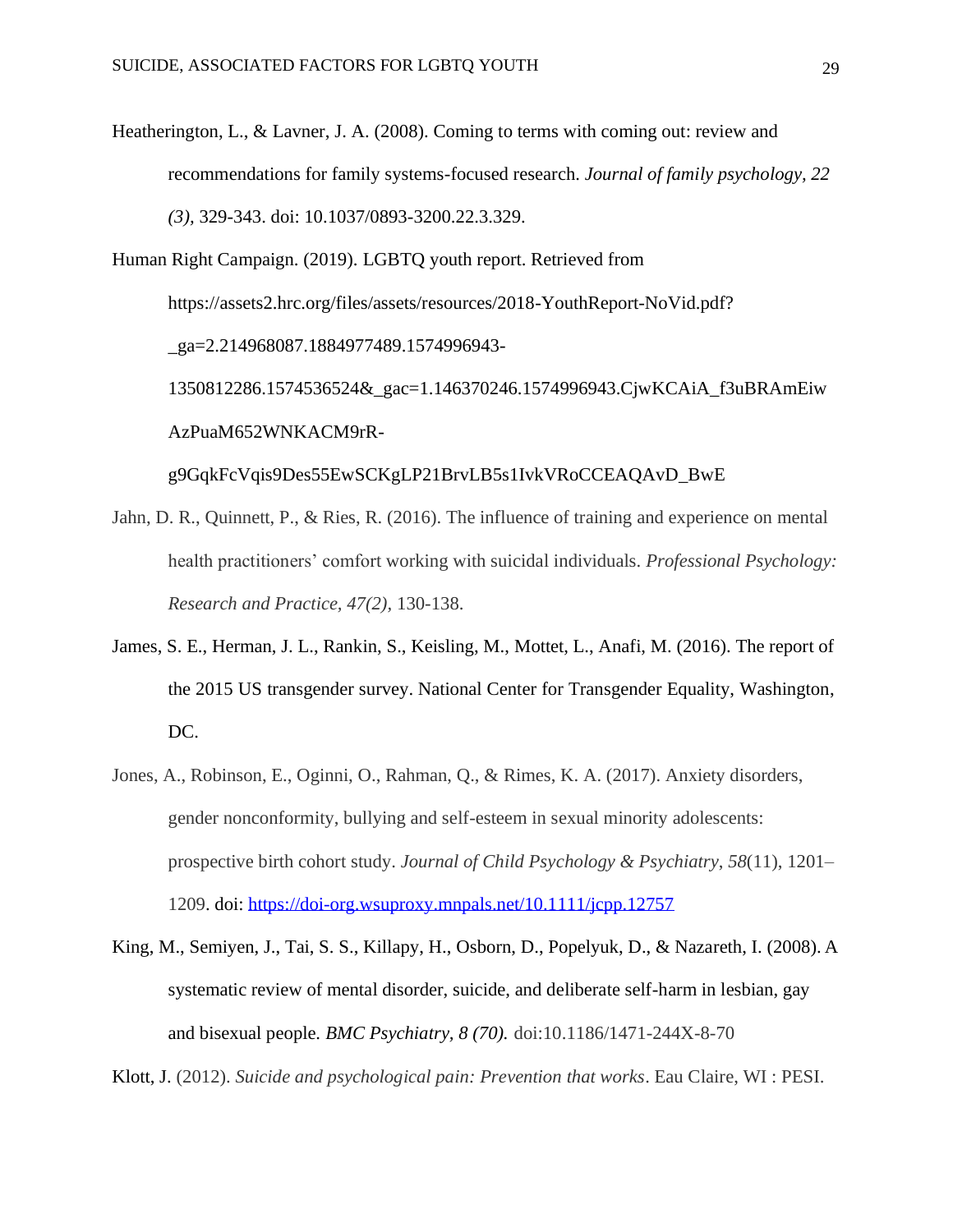Levy, S. A., Russon, J., & Diamond, G. M. (2016). Attachment-based family therapy for suicidal lesbian, gay, and bisexual adolescents: A Case Study. *Australian & New Zealand Journal of Family Therapy*, *37*(2), 190–206. doi:

<https://doi-org.wsuproxy.mnpals.net/10.1002/anzf.1151>

- Liu, R. T., & Mustanski, B. (2012). Suicidal ideation and self-harm in lesbian, gay, bisexual, and transgender youth. *American Journal of Preventative Medicine, 42(3),* 221-228. doi: <https://doi.org/10.1016/j.amepre.2011.10.023>
- Liu, R. T., & Mustanski, B. (2013). A longitudinal study of predictors of suicide attempts among lesbian, gay, bisexual, and transgender youth. *Archives of Sexual Behavior, 42 (3),* 437- 448.
- Luk, J, W., Gilman, S. E., Haynie, D. L., Simons-Morton, B. G. (2018). Sexual orientation and depressive symptoms in adolescents. *Journal of American Academy of Pediatrics, 141(5),* 1-10. doi:<https://doi.org/10.1542/peds.2017-3309>
- Ma, J., Batterham, P. J., Calear, A. L., & Han, J. (2016). A systematic review of prediction of the interpersonal- psychological theory of suicidal behavior. *Clinical psychology Review, 46,*  34-35.
- McCabe, S. E., West, B. T., Hughes, T. L., & Boyd, C. J. (2013). Sexual orientation and substance abuse treatment utilization in the United States: Results from a national survey. *Journal of Substance Abuse Treatment, 44(1),* 4–12.
- McCabe, S., Bostwick, W., Hughes, T., West, B., & Boyd, C. (2010). The relationship between discrimination and substance use disorders among lesbian, gay, and bisexual adults in the United States. *American Journal of Public Health*, 100(10), 1946–1952. doi:10.2105/AJPH.2009.163147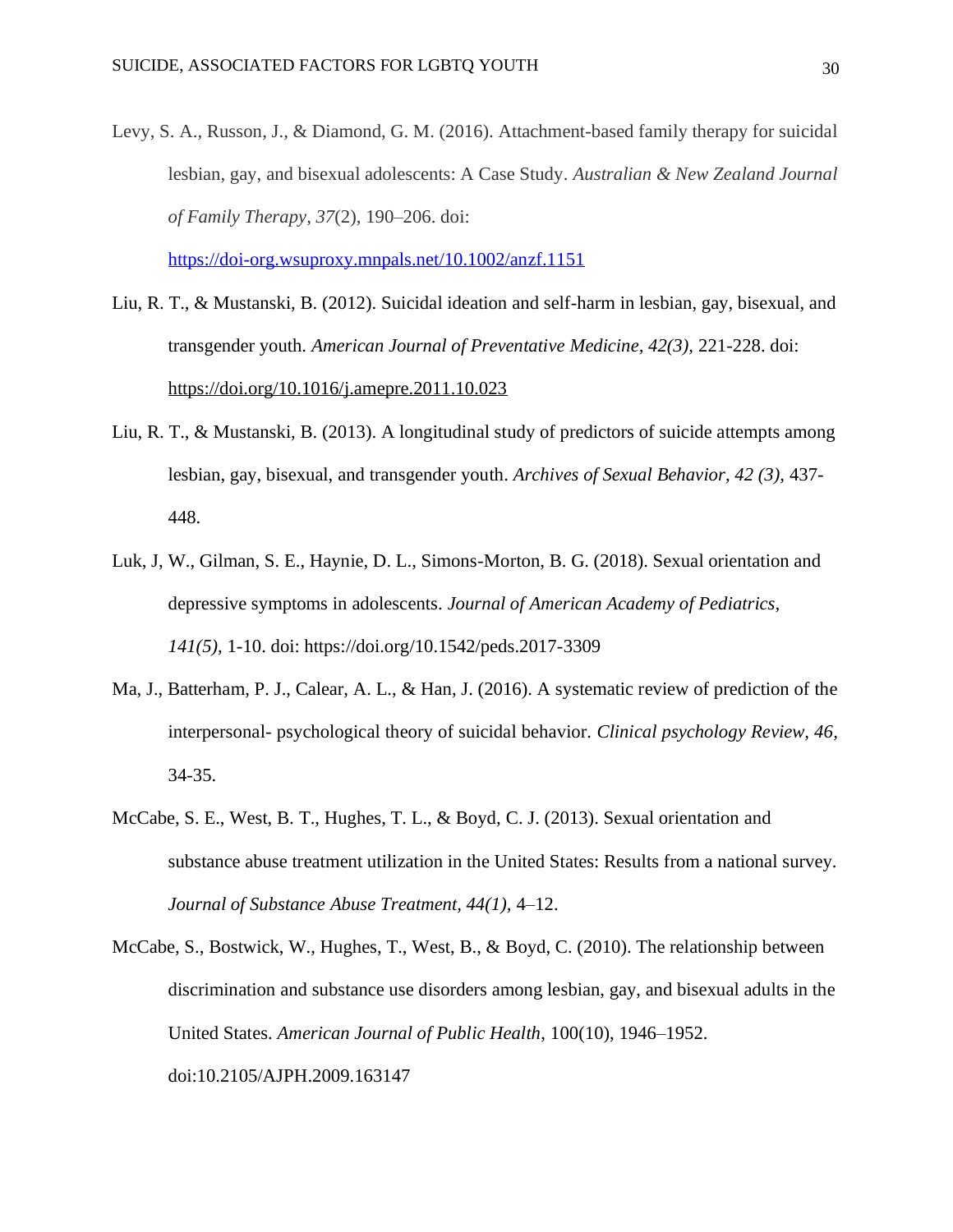Medley, G., Lipari, R. N., Bose, J., Cribb, D. S., Kroutil, L. A., & McHenry, G. (2016, October). Sexual orientation and estimates of adult substance use and mental health: Results from the 2015 National Survey on Drug Use and Health. NSDUH Data Review. Retrieved from<http://www.samhsa.gov/d>

Mereish, E. H., & Poteat, V. P. (2015). A relational model of sexual minority mental and physical health: The negative effects of shame on relationships, loneliness, and health. *Journal of Counseling Psychology*, *62(3),* 425–437.doi: [https://doi](https://doi-org.wsuproxy.mnpals.net/10.1037/cou0000088)[org.wsuproxy.mnpals.net/10.1037/cou0000088](https://doi-org.wsuproxy.mnpals.net/10.1037/cou0000088)

- Meyer, I. H. (2013). Prejudice, social stress, and mental health in lesbian, gay, and bisexual populations: Conceptual issues and research evidence. *Psychology of Sexual Orientation and Gender Diversity, 1,* 3–26. doi: https://doi.org/10.1037/2329-0382.1.S.3
- Meyer, I.H. (2003). Prejudice, social stress, and mental health in lesbian, gay and bisexual populations: Conceptual issues and research evidence. *Psychological Bulletin*, *129*, 674– 697
- National Center for Health Statistics. (2016). About underlying cause of death, 1999–2014. Retrieved from https://wonder.cdc. gov/ucd-icd10.html
- National LGBT Health Education Center. (2018). Suicide risk and prevention for LGBTQ people. Retrieved from [https://www.lgbthealtheducation.org/wp-content/uploads/2018/10/Suicide-Risk-and-](https://www.lgbthealtheducation.org/wp-content/uploads/2018/10/Suicide-Risk-and-Prevention-for-LGBTQ-Patients-Brief.pdf)[Prevention-for-LGBTQ-Patients-Brief.pdf](https://www.lgbthealtheducation.org/wp-content/uploads/2018/10/Suicide-Risk-and-Prevention-for-LGBTQ-Patients-Brief.pdf)
- Ploderl, M., & Tremblay, P. (2015). Mental health of sexual minorities. A systematic review. *International Review of Psychiatry, 27,* 367– 385.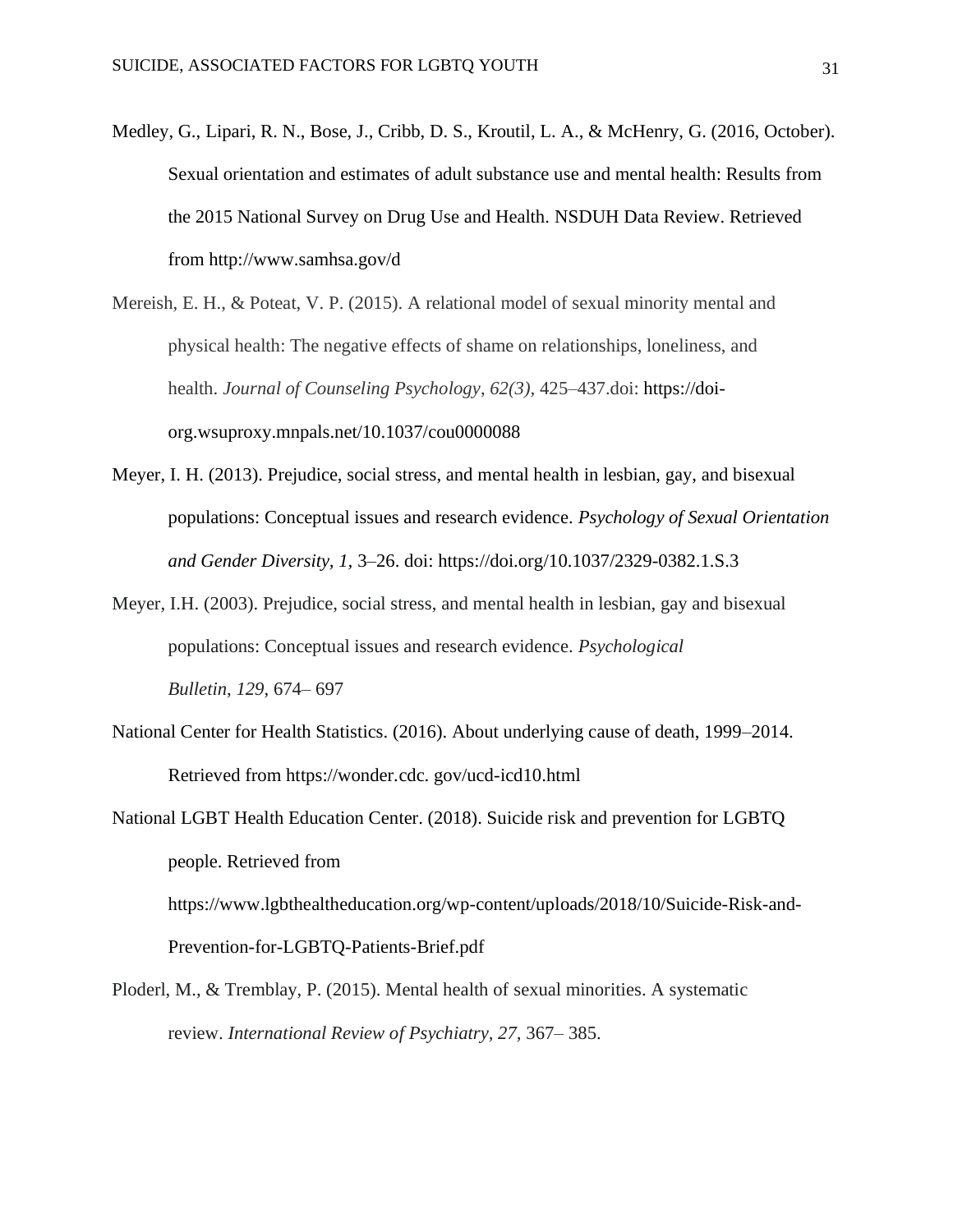- Roe, S. (2017). "Family support would have been like amazing": LGBTQ youth experiences with parental and family support. *The Family Journal*, *25(1),* 55–62. doi: <https://doi.org/10.1177/1066480716679651>
- Rohner, R. P. (2014). Parental power and prestige moderate the relationship between perceived parental acceptance and offspring's psychological adjustment: Introduction to the international father acceptance–rejection project. *Cross-Cultural Research, 48 (3),* 197- 213. doi: [https://doi.org/10.1177/1069397114528295](https://doi.org/10.1177%2F1069397114528295)
- Russell, S. T., & Fish, J. N. (2016) Mental health in lesbian, gay, bisexual, and transgender (LGBT) youth. *[Annual Review of Clinical Psychology ,](https://www.annualreviews.org/journal/clinpsy) 12,* 465-487. doi: [10.1146/annurev-clinpsy-021815-093153](https://dx.doi.org/10.1146%2Fannurev-clinpsy-021815-093153)
- Ryan, C., Huebner, D., Diaz, R. M., & Sanchez, J. (2009). Family rejection as a predictor of negative health outcomes in white and latino lesbian, gay, and bisexual young adults. *Pediatrics, 123 (1),* 346-352. doi:<https://doi.org/10.1542/peds.2007-3524>
- Ryan, C., Russell, S.T., Huebner, D., Diaz, R., Sanchez, J. (2010) Family acceptance in adolescence and the health of LGBT young adults. *Journal of Child Adolescent Psychiatric Nursing, 23(4),* 205-213.
- Safren, S.A., & Heimberg, R.G. (1999). Depression, hopelessness, suicidality, and related factors in sexual minority and heterosexual adolescents. *Journal Consulting and Clinical Psychology, 67(6),* 859-66.
- Samarova, V., Shilo, G., & Diamond, G. M. (2014). Changes in youths' perceived parental acceptance of their sexual minority status over time. *Journal of Research on Adolescents, 24 (4),* 681-688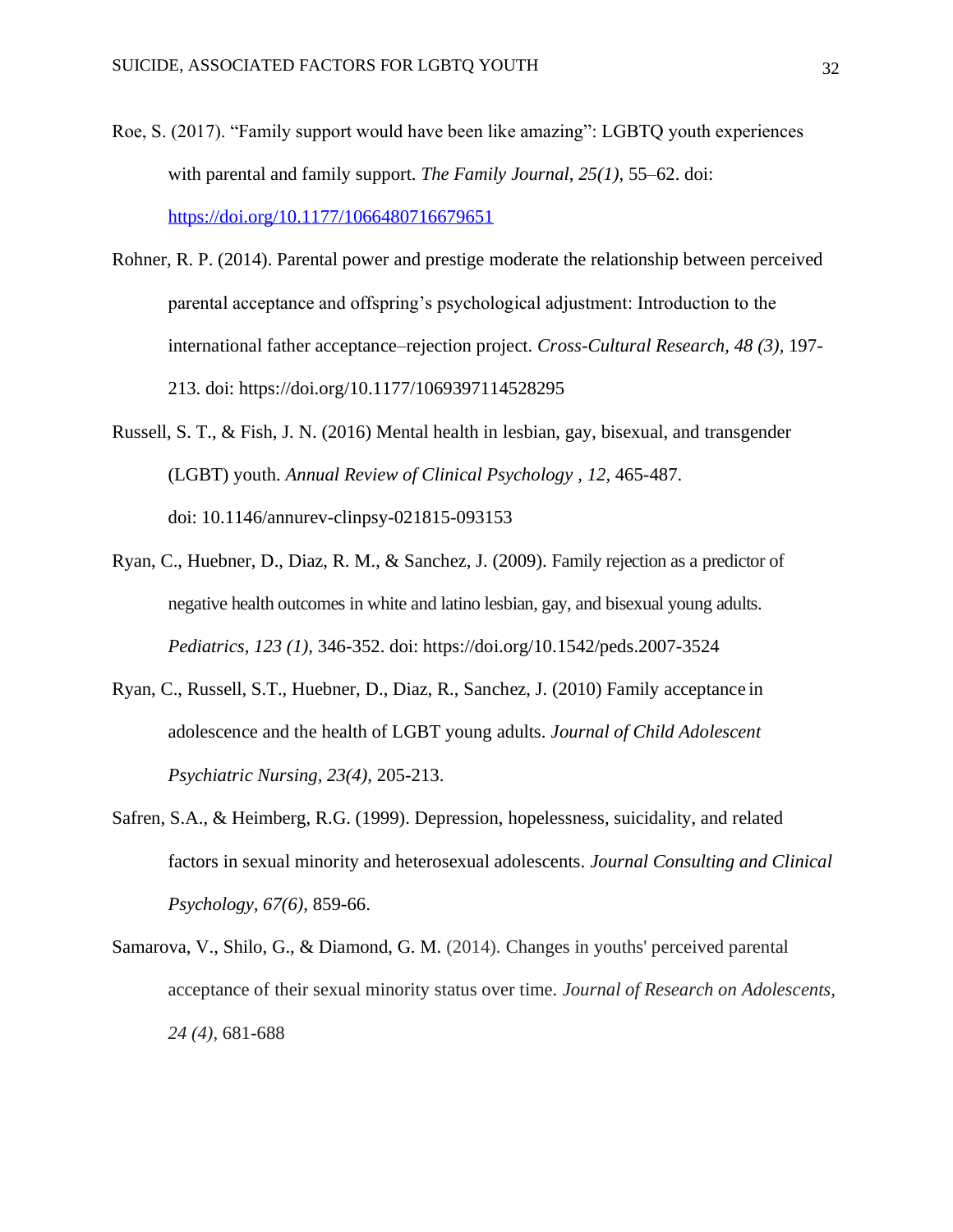Senreich, E. (2009). Demographic, background, and treatment factors that affect gay and bisexual clients in substance abuse programs. *Journal of LGBT Issues in Counseling, 3,*  177-97.doi:<https://doi.org/10.1080/15538600903347371>

Solomon, D. T., Heck, N., Reed, O. M., & Smith, D. W. (2017). Conducting culturally competent intake interviews with LGBTQ youth. *Psychology of Sexual Orientation and Gender Diversity*, *4*(4), 403–411.doi:

<https://doi-org.wsuproxy.mnpals.net/10.1037/sgd0000255>

- Stapinski, L.A., Bowes, L., Wolke, D., Pearson, R.M., Mahedy, L., Button, K.S., ... & Araya, R. (2014). Peer victimization during adolescence and risk for anxiety disorders in adulthood: A prospective cohort study. *Depression and Anxiety*, *31*, 574–582.
- U.S. Department of Health and Human Services. (2012). *A report of the U.S. surgeon general and of the national action alliance for suicide prevention.* Public Health Service, Office of the Surgeon General.
- Wagaman, A. M. (2016). Promoting empowerment among LGBTQ youth: A social justice youth development approach. *Child & Adolescent Social Work Journal*, *33*(5), 395–405. doi: <https://doi-org.library.capella.edu/10.1007/s10560-016-0435-7>
- Walls, N. E., Freedenthal, S., & Wisneski, H. (2008). Suicidal ideation and attempts among sexual minority youths receiving social services. *Social Work*, *53(1),* 21–29.doi: <https://doi-org.wsuproxy.mnpals.net/10.1093/sw/53.1.21>
- Wernick, L. J., Dessel, A. B., Kulick, A. & Graham, L. F. (2013). LGBTQQ youth creating change: Developing allies against bullying through performance and dialogue. *Children and Youth Services Review*, 35(9), 1576-1586.

doi[:https://doi.org/10.1016/j.childyouth.2013.06.005](https://doi.org/10.1016/j.childyouth.2013.06.005)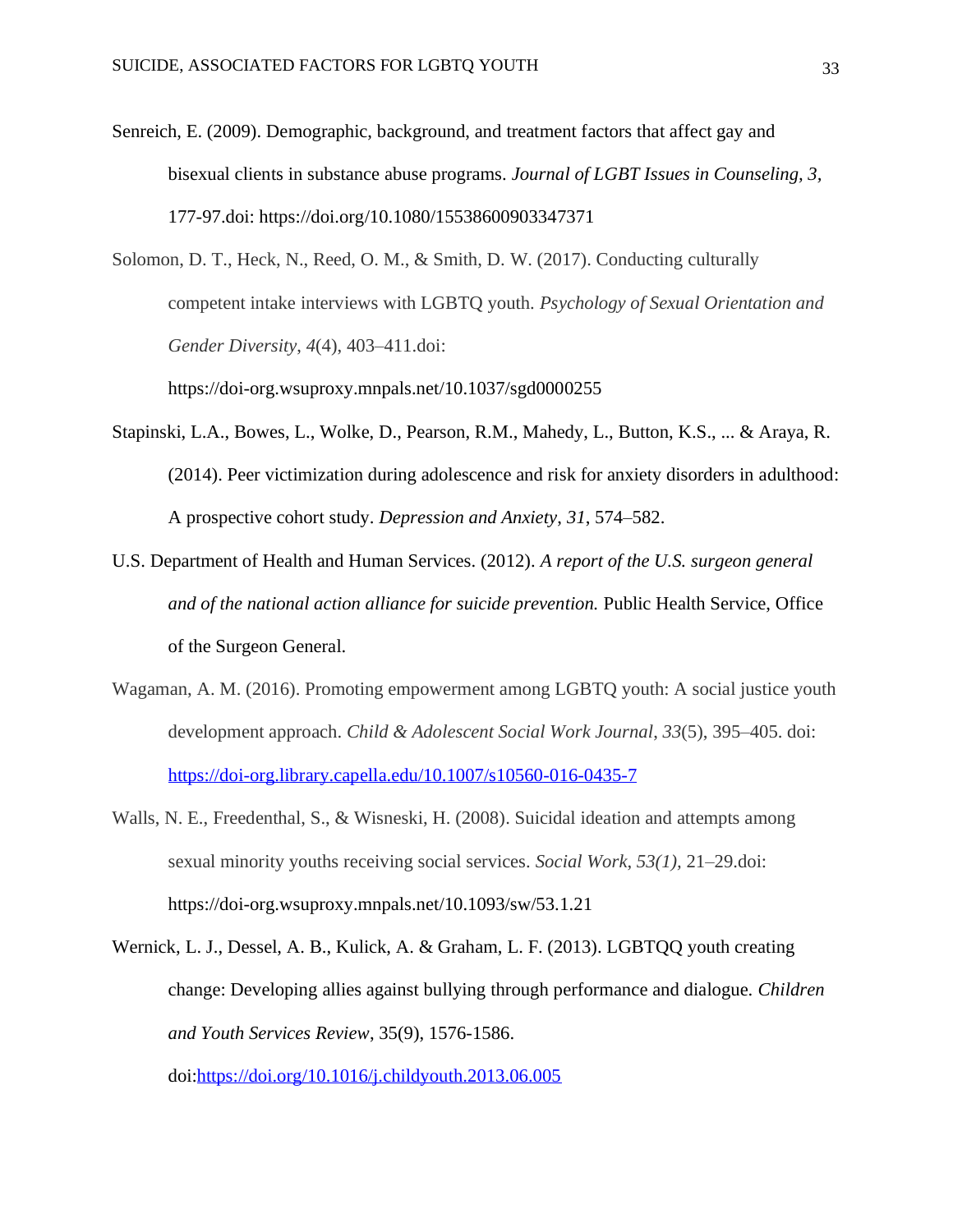#### **Appendix A: Tips and interventions for working with suicidal clients**

This information comes from *Helping the Suicidal Person: Tips and Techniques for Professionals* (Freedenthal, 2018).

**Tip #1- Confront "Suicide Anxiety"**: Some degree of anxiety when helping suicidal clients is healthy, when a life is at risk it is important to be attentive (Freedenthal, 2018). However, the challenge is not to overreact orbecome paralyzed by fear for this can lead to concerns of avoiding the topic of suicide, conducting only a intial risk assessment, or superficial interventions (Jahn et al, 2016).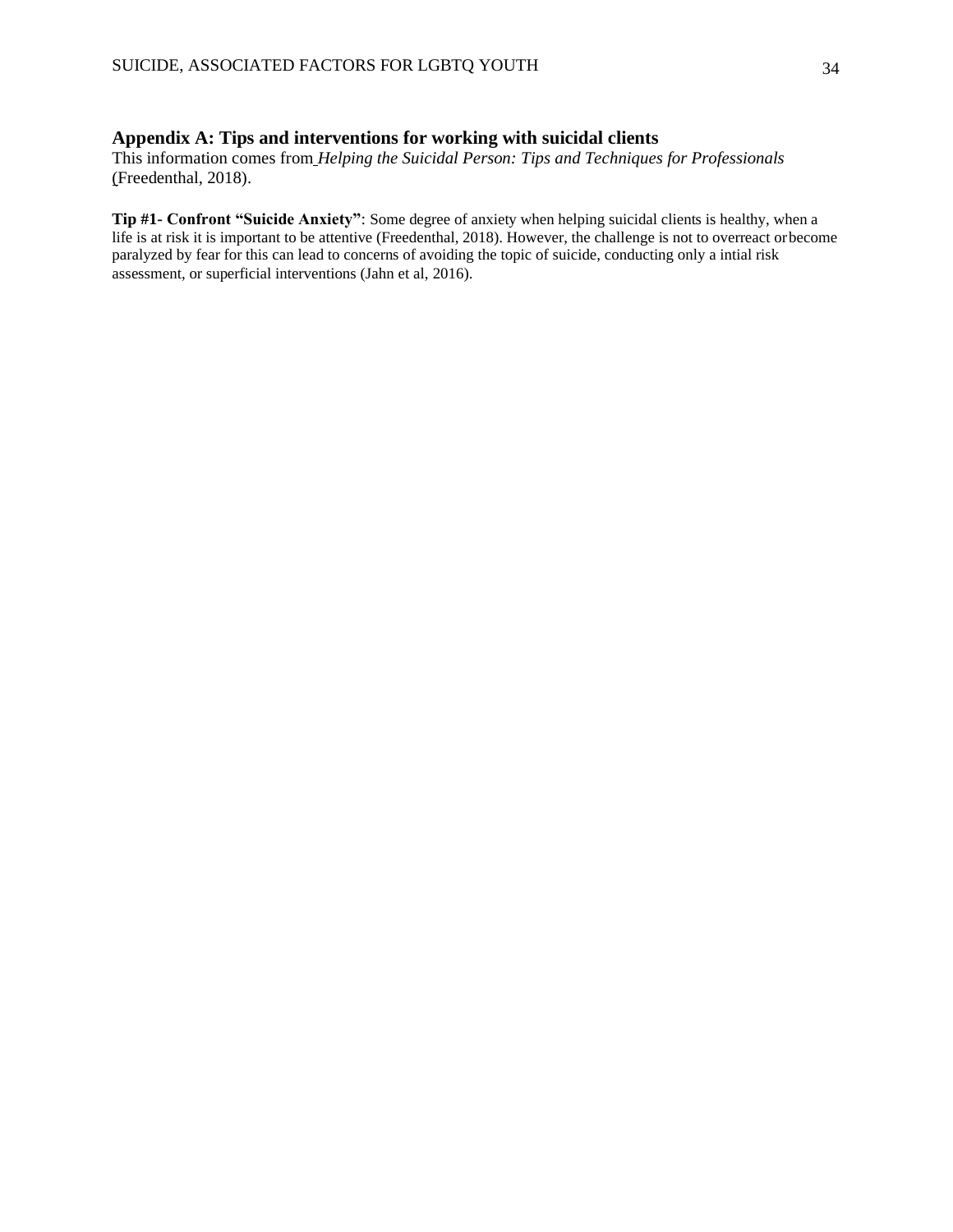*What to do:* Don't hide, seek out training, knowledge, and support so you can effectively work with suicidal clients even when you're afraid (Freedenthal, 2018).

**Tip#2- "Maintain Hope":** Suicide can lead clients to feel hopeless and at times start to persuade the clinician too, fight this, it is hard to lead someone else if you have no hope (Freedenthal, 2018).

*What to do:* Embrace empathy, consult, find hope in the person still being alive, recognize the potential of treatment, remember situations that seemed hopeless but proved otherwise, read memoirs by suicidal individuals (Freedenthal, 2018).

#### *Memoir titles*:

- Cracked, Not Broken: Surviving and Thriving after a Suicide Attempt by Kevin Hines
- An unquiet mind, A Memoir of Moods and Madness by Kay Redfield Jamison
- This is How it Feels: A Memoir: Attempting Suicide and Finding Life, by Craig Miller
- Darkness Visible: A Memoir of Madness

**Tip #3: "Embrace Narrative Story Telling":** Often times it feels necessary to ask a series of questions, which can make a client feels like they are under interrogation. Sometimes these questions serve the clinician needs for data more than the client's needs to feel heard and less alone. (Freedenthal, 2018).

*What to do:* Before asking a litany of questions, invite the client to share their story in a narrative approach. *Ask:*

- Could you tell me how you got to the point that you wanted to put an end to your life? Feel free to start wherever there is no wrong way to tell your story.
- I would like you to tell me the story of what led to the suicidal crisis. Just let me listen to you.
- I would like you to tell me in your own words how it came about that you harmed yourself?
- Tell me your story to help understand your reasons for wanting to die? What are the events lead you to thinking that suicide is the only solution?

#### **Tip #4: After a narrative approach follow up with questions to fill in the gaps (**Freedenthal, 2018).

- Suicidal thoughts and images (do you wish you were dead? Do you see mental images or pictures related to suicide?)
- Reasons for dying and precipitations of ideation
- Frequency of suicidal thoughts or images
- Intensity of suicidal desire 0-10 scale, 10 being I 100% want to die.
- It Duration, age onset, when current thoughts started if not  $1^{st}$  episode, how long do they last?
- **Nethod and means**
- Preparation and planning (Include asking about googling suicide, if clients have sought out information online and what information they sought out, many pro-suicide sites).
- Suicidal intent and timing

-Intent: (How much do you intend to act on thoughts 1-10, 10 being you completely intend to kill yourself)

-Timing: How likely are you to act on your suicidal thoughts after you leave here? Over the next day or two?

- History of attempts
- Controllability- "How well can you control whether you act on your suicidal thoughts?"
- Worst suicidal ideation ever to mark current level

**Tip #5: "Working with Resistance/Fear Disclosure":** Some clients will conceal their suicidal thoughts, this could be due to fear hospitalization, judgement, embarrassment, bad past experiences with disclosing suicidal ideation, seeing the therapist as an adversary. The client's goal is relieving suffering could see the therapist as wanting to "take away thoughts before they are ready or misaligning goals, they want to die, you want to keep them alive **(**Freedenthal, 2018).

*What to do:* Collaborate and find common ground in your goals. Also, if you fear a client may be suicidal but they deny this the first time you ask, ask again. **(**Freedenthal, 2018).

#### *Other ways to broach subject:*

People feeling depressed and hopeless sometimes think about death and dying, do you ever have thoughts about death and dying?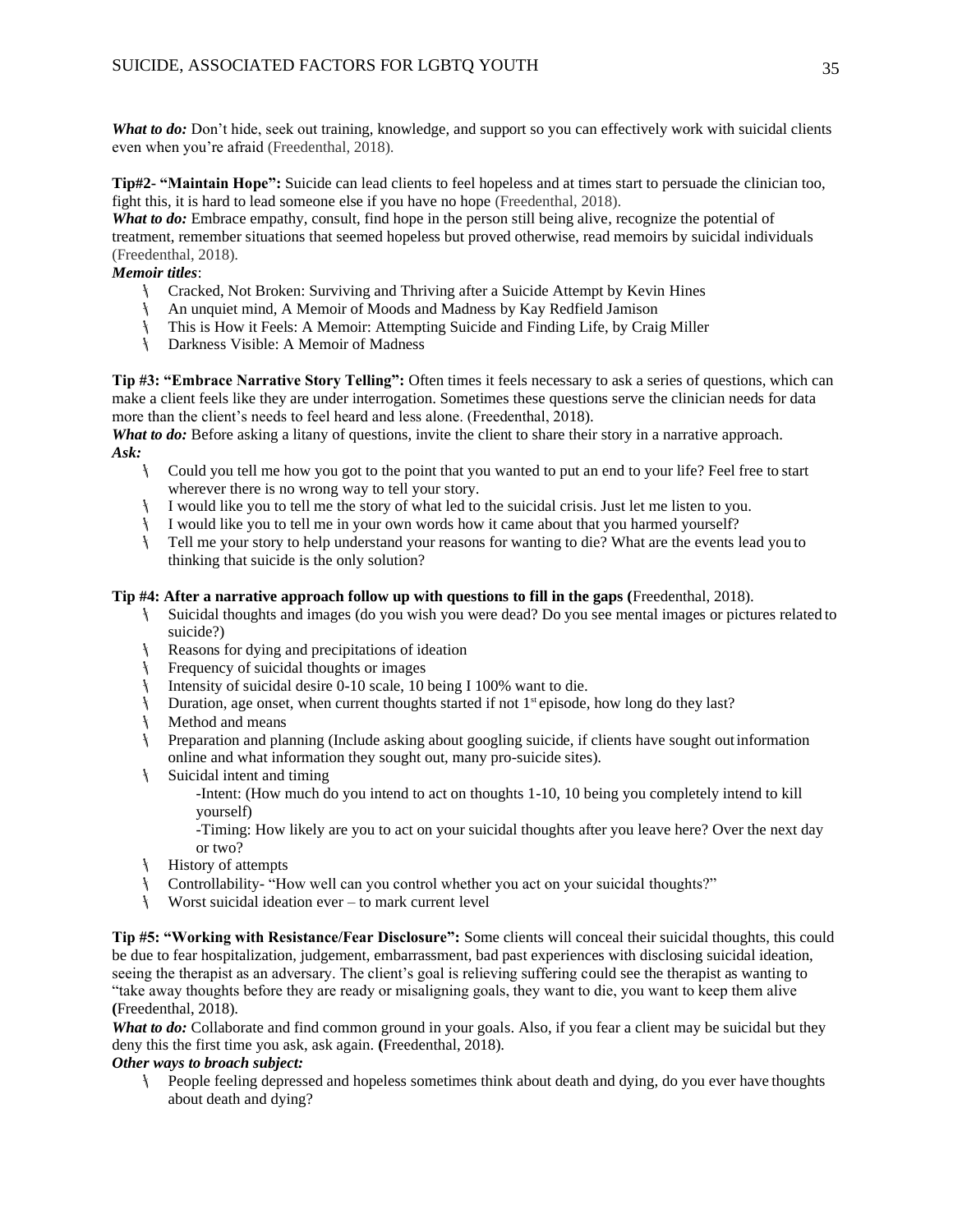- In the future if you were thinking of killing yourself, would you feel comfortable enough telling me?
- What would make it hard to tell me if you were thinking of suicide? What are you afraid could happen?
- Have you ever had fleeting thoughts of suicide, even for a moment or two?

**Tip #6: "Privilege warning signs over risk factors":** Risk factors are important to explore, especially in regards to long term suicide risk but current risk for suicide it is vital to look for warning signs. In isolation these may not be meaningful but the more present the more cause for concern. **(**Freedenthal, 2018). *Warning Signs for Suicide:*

- - Frequent, intense suicidal thoughts 
	 Feeling trapped<br>
	 Talking or writing about suicide 
	 Sense of no pur
	-
	-
	-
	-
	-
	-
	-
- 
- Sense of no purpose or reason for living<br>
Increased use of alcohol or drugs
- Making preparations for suicide Increased use of alcohol or drugs<br>■ Hopelessness Sleep disturbances
- Hopelessness Seep disturbances<br>■ Agitation Seep disturbances
- $\triangleq$  Agitation  $\triangleq$  Anxiety  $\triangleq$  Anxiety  $\triangleq$  Anxiety  $\triangleq$  Anxiety  $\triangleq$  Anxiety
	- $\blacktriangle$  Feeling like a burden to others
- $\leq$  Increased anger  $\leq$  Sense of disconnection to others
- **E** Recklessness or impulsivity **An** increase in high risk activities or Dramatic mood changes exposure to violence

**Tip #7: Seek information from Outside Sources:** Collect information from family, friends, and other people in the person's life who may see sides to the individual you do not. In cases of adolescents in the US parents are entitled to know if their child is considering suicide. **(**Freedenthal, 2018).

#### *Things to Ask:*

- Has the adolescent recently talked about death or suicide? What did they say?
- $\mathcal{F}$  Is the adolescent doing anything out of the ordinary lately, such as giving things away, not sleeping much, isolating from others, or using more alcohol or substances then usual?
- Does the adolescent have access to any firearms or lethal means such as prescription pain killers?
- Is there anything else you think we should know?
- Do you have any concerns about this person? Why or why not?

**Tip #8: Collaboratively develop a safety plan:** A safety plan spells out how not to act on suicidal ideations. If a person can't think of people for support on safety plan or identify coping skills or distractions this may give you further indication of suicide risk. **(**Freedenthal, 2018).

*What to do:* They have an app for that! Adolescents can do written version of safety plans or being that they are highly phone based, download an app on their phone to keep their safety plan. Then they will always have it with them. *Free Apps:* My3 (Has the National Suicide Prevention Hotline in it) & Safety plan

**Tip #9: Encourage Delay:** Even though suicide is always an option you can encourage the adolescent to wait. This option does not take away autonomy but rather delays and allows time for the client to give treatment a chance. **(**Freedenthal, 2018).

#### *What to do:*

- Will you be willing to give this a chance to work before doing anything to end your life?
- Would you be willing to partner with me and hold off on suicide as the solution in order to allow yourself the time you need to address these issues and give therapy a chance to healing your pain?
- I'm wondering if while we are working together you are willing to take suicide off the table temporarily and give this a try? You have everything to gain and nothing to lose.

**Tip 10# When in doubt consult:** Consultation shows you're not complacent or ignoring the risk of suicide, it also a second opinion, and ensure best care. **(**Freedenthal, 2018).

#### *What to consult on:*

- Risk assessment and safety planning
- Intervention or techniques to help client
- Specific challenges with client
- Emotional reactions toward client
- Risk management issues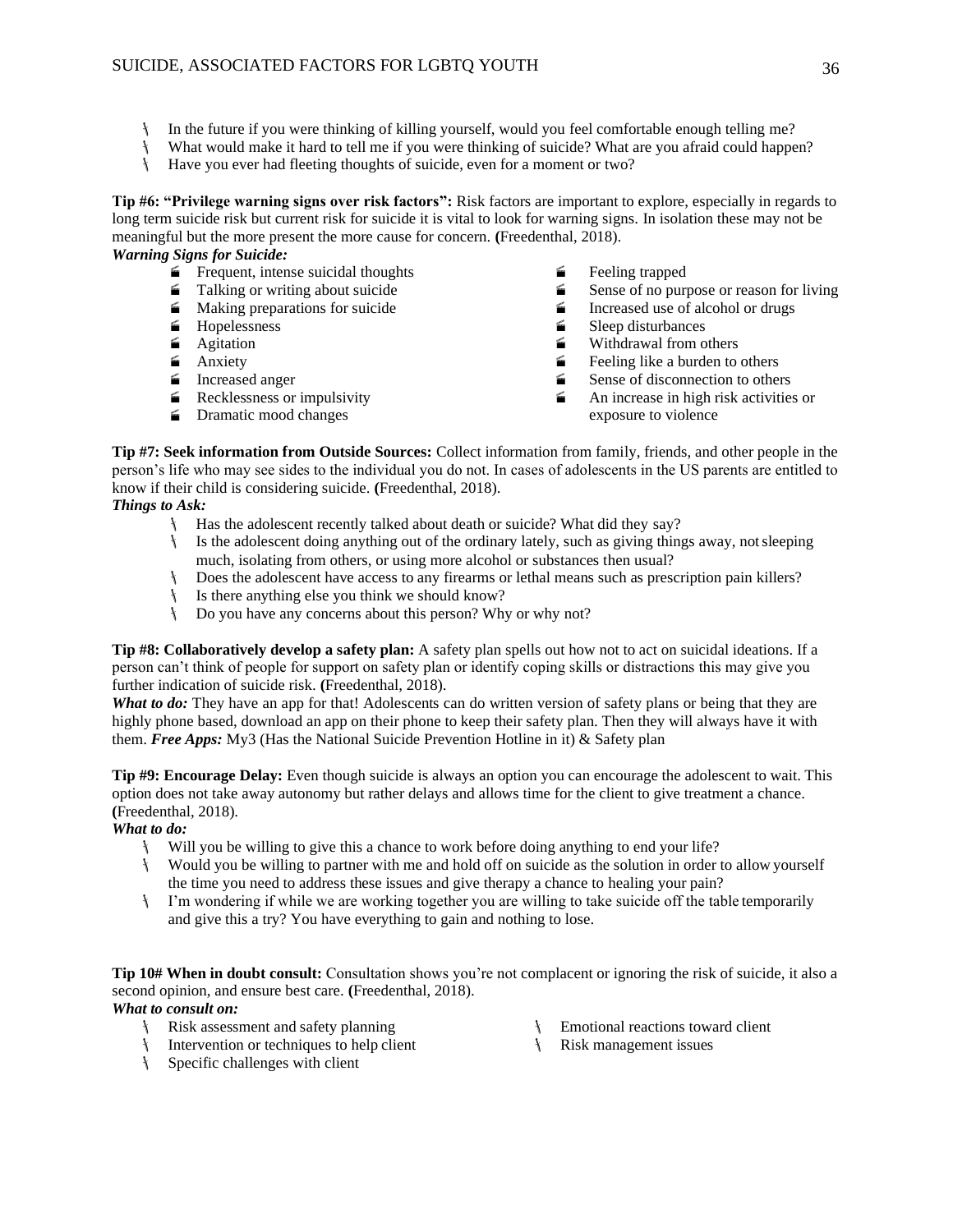**Tip#11: Treat Chronic Suicidality different:** For some suicidality is a way of life**,** this takes a different approach then acute suicidality. With chronic suicidality it is important to not encourage dependency, regression, or reinforcement of suicidal behavior. An example is with an acute suicidal crisis you may increase appointments this approach would not be effective for chronic suicidality. **(**Freedenthal, 2018).

#### *What to do:*

- Include Dialectical Behavior Therapy interventions into your practice or refer simultaneously to a skills group to help support your client. This will help with emotional regulation and finding a purpose forliving.
- Explore if the client wants to give up suicide: Some people become attached to their thoughts, find comfort or peace from it. *Ask:* How much do you want to stop thinking of suicide, if at all? What are pros and cons of keeping suicide as an option? *Use:* A readiness ruler 0-10 importance of changing suicidal thinking and then rate confidence of making change.

**Tip #12: Look for unmet needs:** Edwin Shneidman theory about suicide is mental pain fuels from unmet psychological needs. Find the ingredients missing in the person's life and help them to get those needs met. **(**Freedenthal, 2018).

#### *What to ask:*

- What is missing from your life that if you could have tomorrow would make you want to live?
- The one thing that would help me feel no longer/less suicidal is?
- What do you need from me as your therapist?

**Tip #12: Target social isolation:** Much research shows perceived burdensomeness and lack of belonginess is connected to suicidal behavior and ideation (Ma, Batterham, Caler, & Han, 2016).

#### *What to do:*

- Involve loved ones in treatment
- Teach interpersonal skills
- Correct cognitive distortions
- Come up with activities to increase the adolescents' value (Ex: volunteer, make amends, get a job they like).

**Tip #13: Look for the Catch:** Have the suicidal person identify the catch to their reasons for committing suicide **(**Freedenthal, 2018).

*Ask:*

- What is the catch?
- \ When you say suicide would help because\_\_\_\_\_\_\_\_, what could the downside be?
- Is it possible that your wrong about what will happen if you kill yourself?
- Is there anything you might be leaving out?

**Tip#14: Identify Coping Statements:** A soothing phrase the person can say to maintain hope and resist urges.

- Life can get better
- One day at a time
- Suicidal thoughts are a symptom not a solution
- Just because I think it doesn't mean it's true
- I don't really want to die. I want the pain to end.
- I'm working on other ways to end my pain